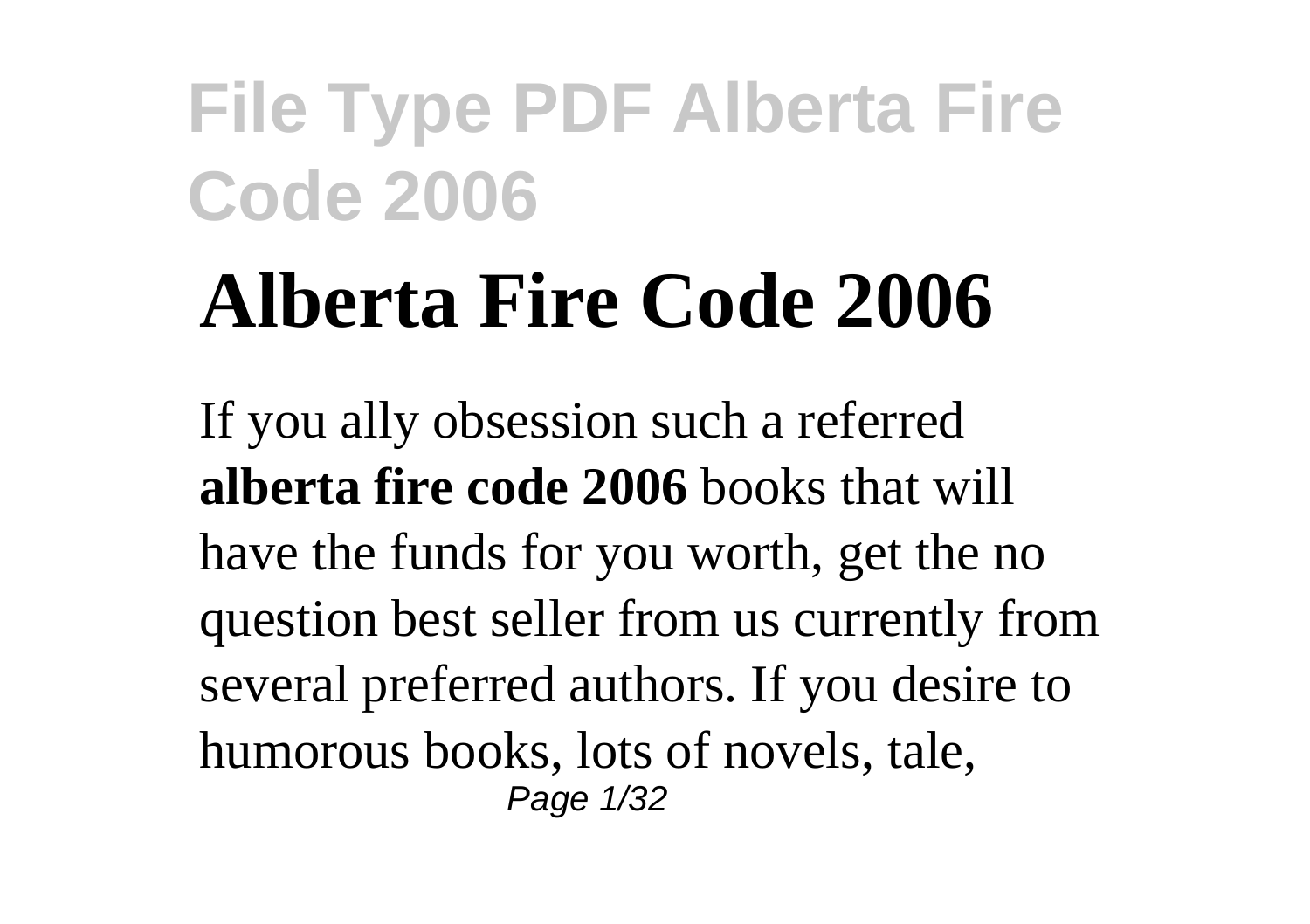jokes, and more fictions collections are in addition to launched, from best seller to one of the most current released.

You may not be perplexed to enjoy every books collections alberta fire code 2006 that we will extremely offer. It is not re the costs. It's approximately what you need Page 2/32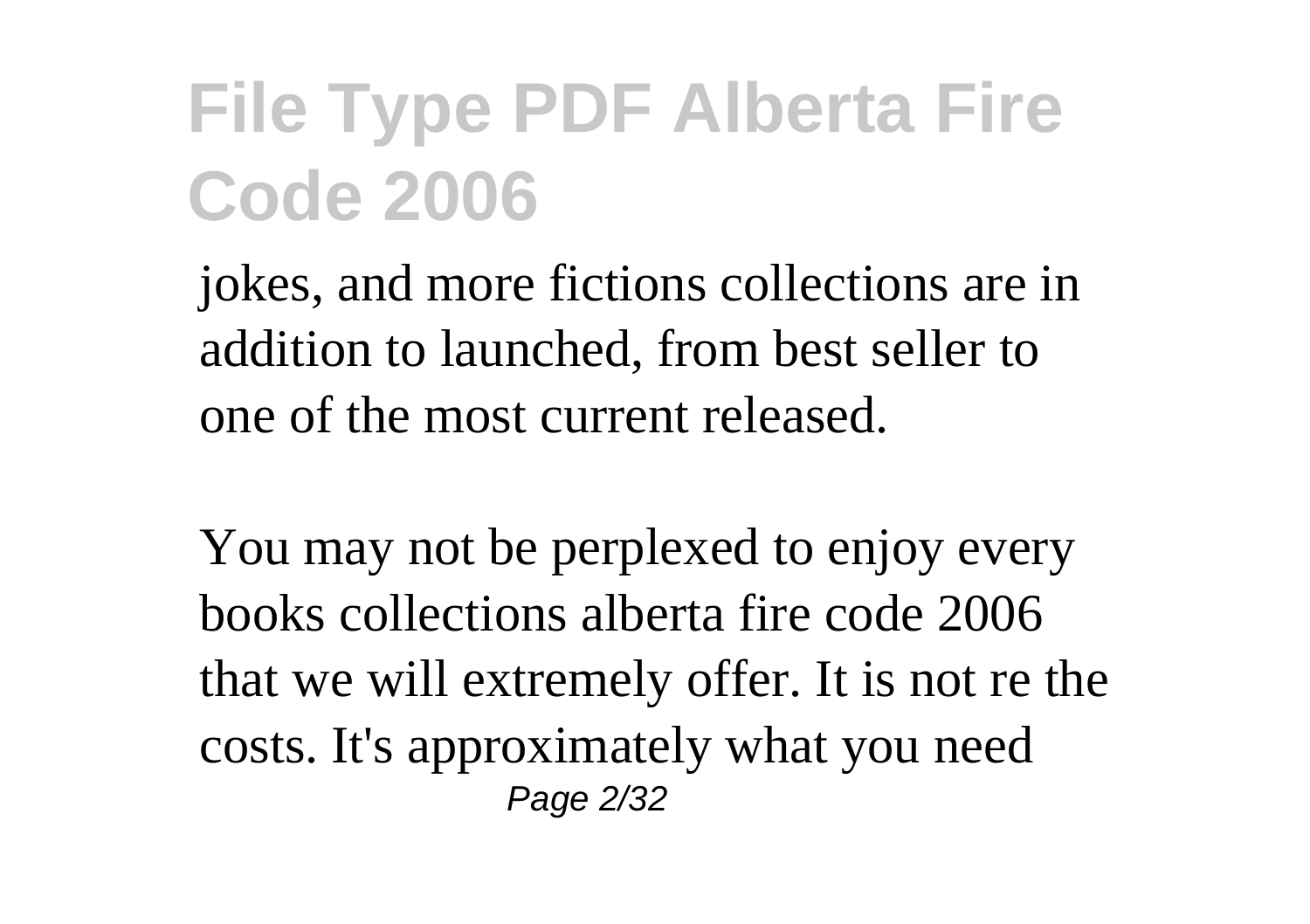currently. This alberta fire code 2006, as one of the most working sellers here will extremely be in the course of the best options to review.

Building Codes 101, Part I: Introduction to Building Codes Applying to Medical School - Advice from Dr. Ian Walker Page 3/32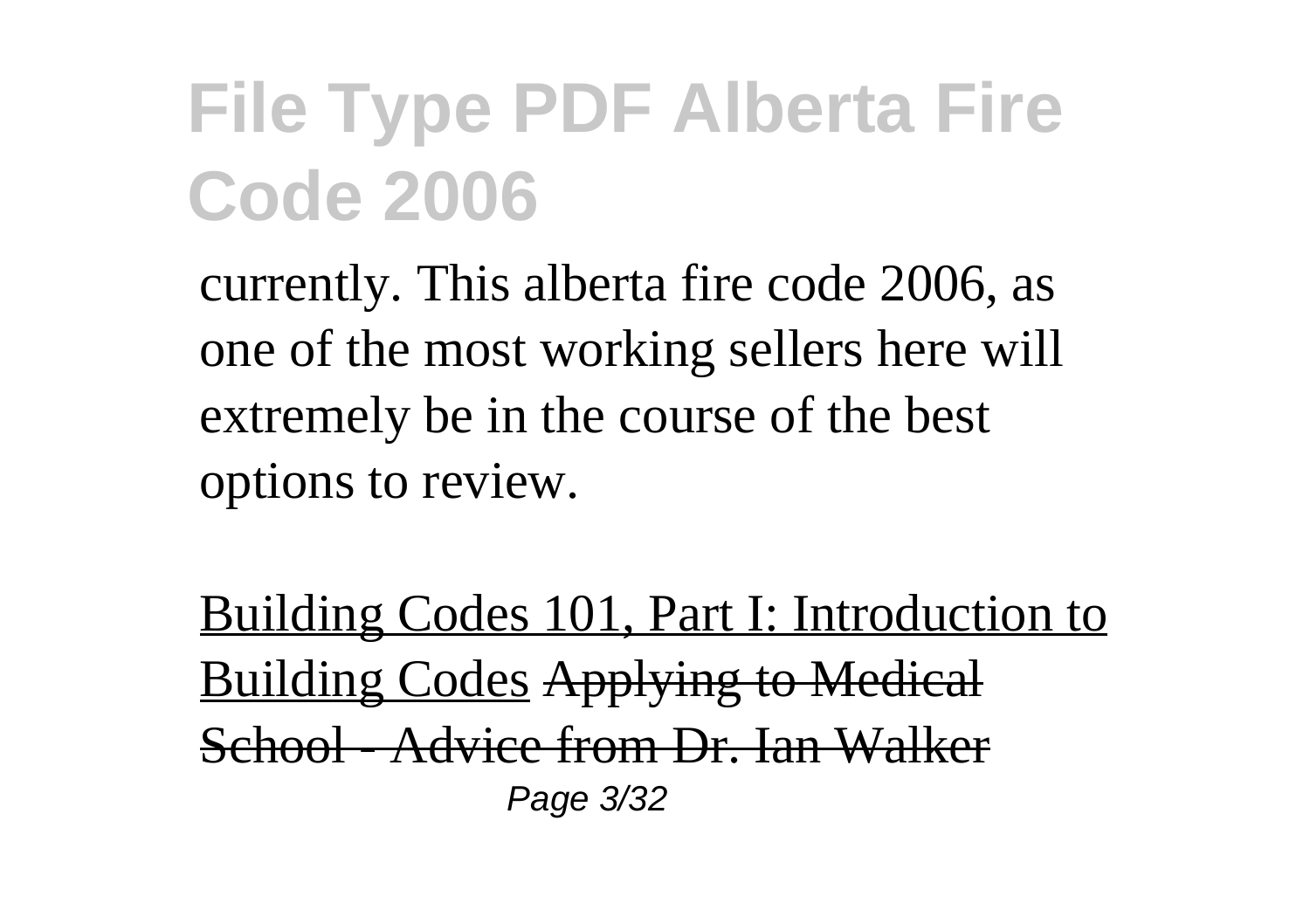#### <u>'ENSHIP CANADA STI</u> GUIDE 2020

Storm of the Century - the Blizzard of '49

The Myth of the 97% Consensus<del>Cognitive</del> Behavioral Therapy Addressing Negative Thoughts with Dr. Dawn-Elise Snipes **Tractor Stuck in the MUD** *2006 Mercedes-Benz C230 Sport | 2.5L V6* Page 4/32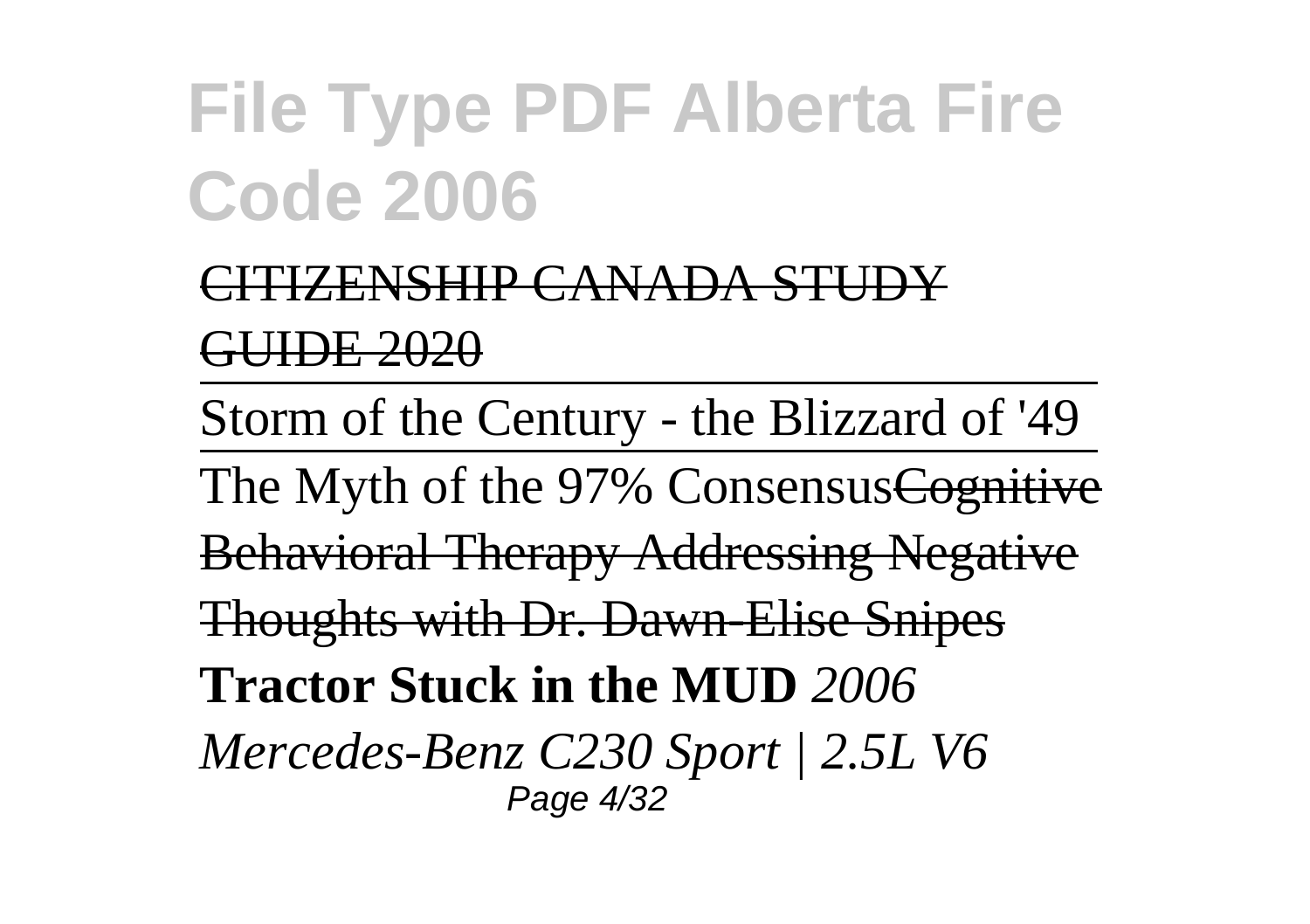*Engine | Edmonton Alberta | 18GV1640B | Crosstown Chrysler Player Development \u0026 How They Learn with Mike Sullivan -- Development Coach, Chicago Blackhawks Update and Forecast for Silverado Fire, Blue Ridge Fire, Creek Fire, and Possible Rain Event* Prevention of Pediatric Falls from Windows *The* Page 5/32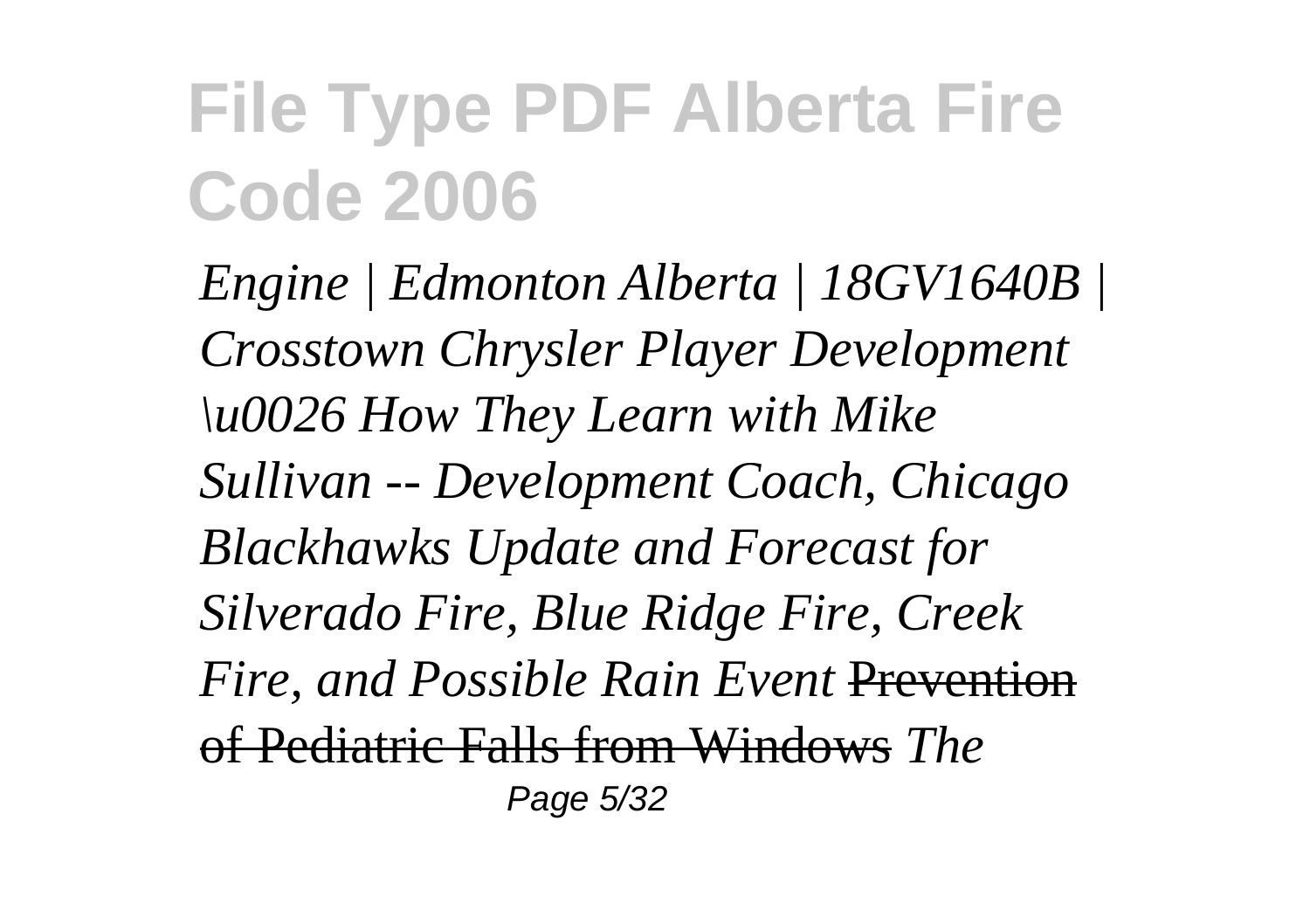*Environment: A True Story The In-depth Story Behind a Climate Fraud* **Arizona MVD Road Tests** Sustainable Off-Grid Home Design - DIY energy efficient green passive solar and affordable! **Ohio Maneuverability Test - Step by Step Instructions**

Paris Accords - Part 1: Strike a poseHow Page 6/32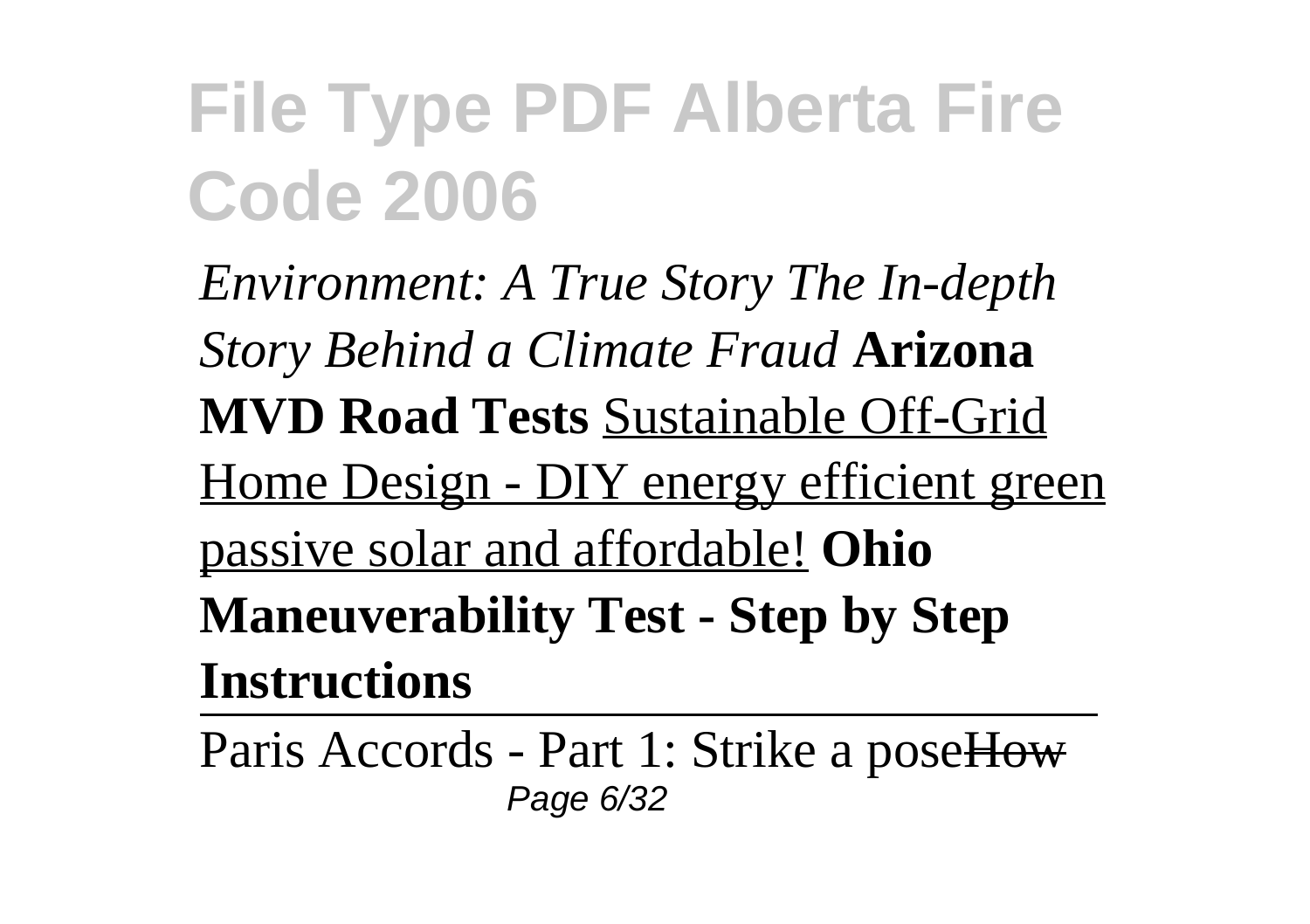to pass driving test - top tips to pass driving test day | how to pass your driving test in 2020 How Architecture and Interior Design Reduce the Risk of COVID-19 ??????? ?????????! ?????, ?????, ???????? ? ?????? ?????????? ?????? ? ?????? // ? ???????????... How to host a virtual meeting in ENGAGE | VR Page 7/32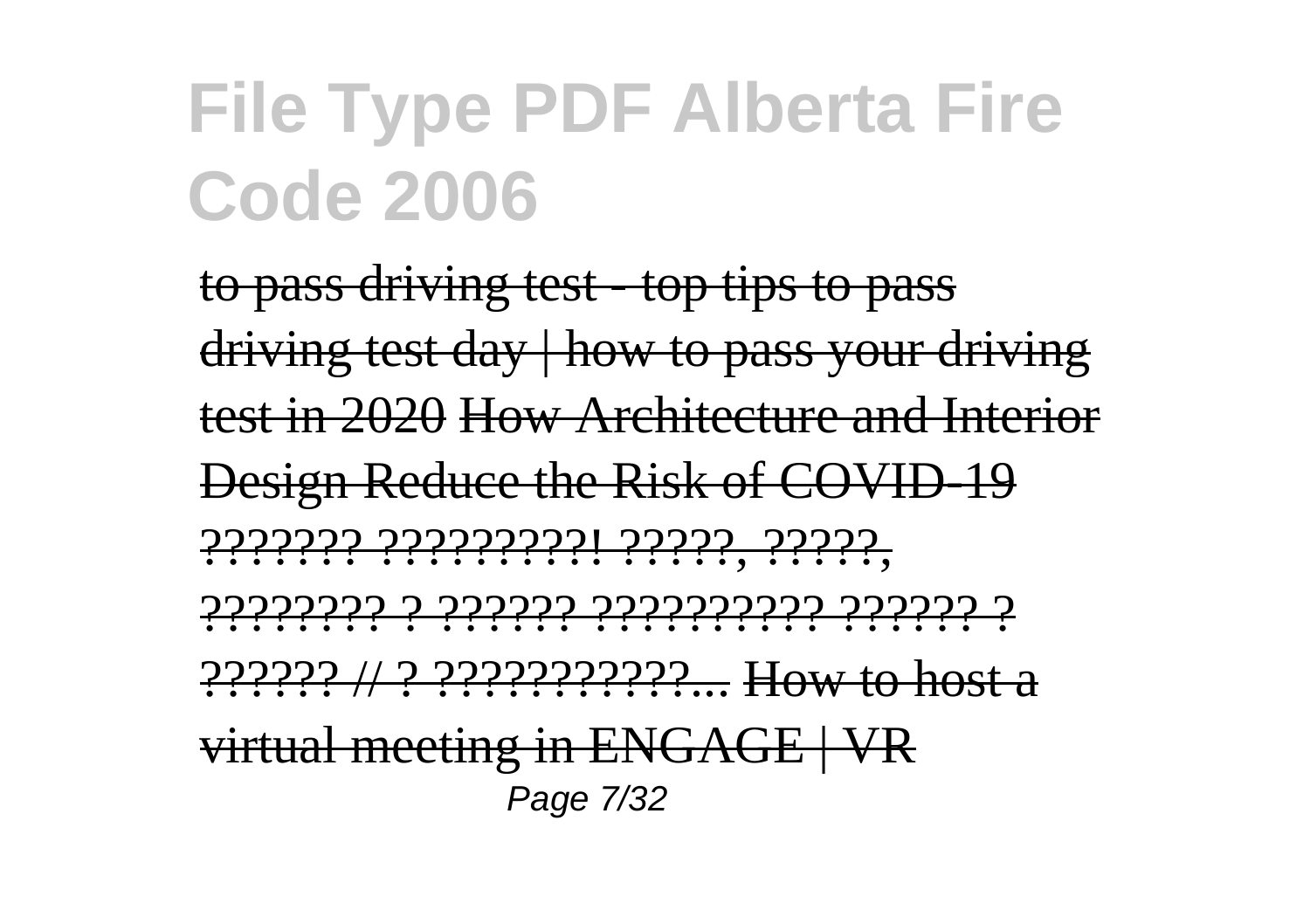Education \u0026 Training Platform *Abandonment Anxiety: Overcoming Fear of Love* **Dean's Lecture Series 2015 - Prof. Neil Brenner**

Part 4 - Sustainable Home Design With Chris Magwood\"Talking Without Words in the Old West\" (2009) Understanding the Needs of Extroverts and Introverts Page 8/32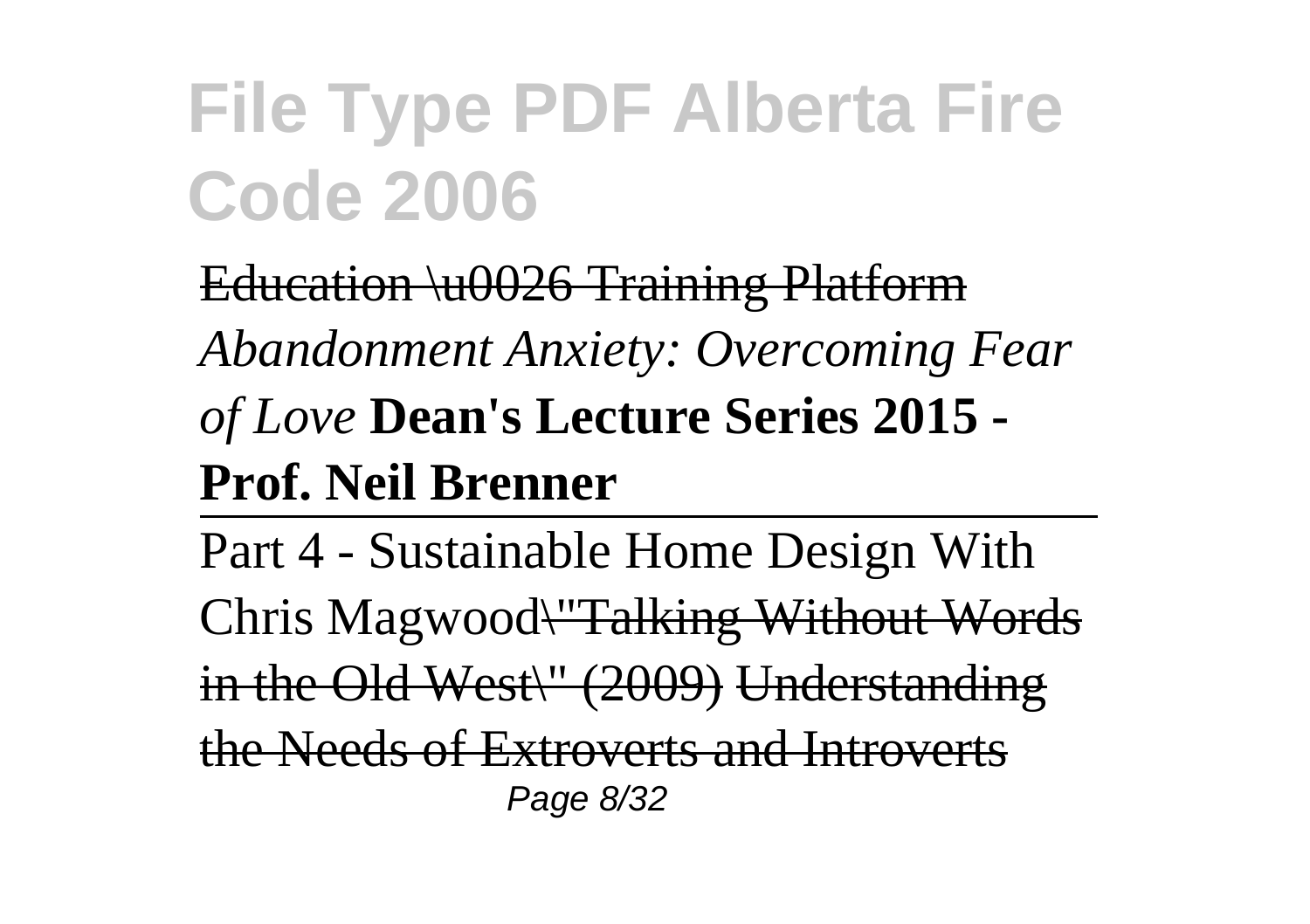*Analogy as the Core of Cognition* Secondary Suites By-Law Changes ??? ???????? IT-??????? ???? / Russian Silicon Valley (English subs)House committee for COVID-19 virtual meeting | Friday, May 1 *Alberta Fire Code 2006* Alberta Fire Code 2014: Declared in force on May 1, 2015. Alberta Fire Code 2006: Page 9/32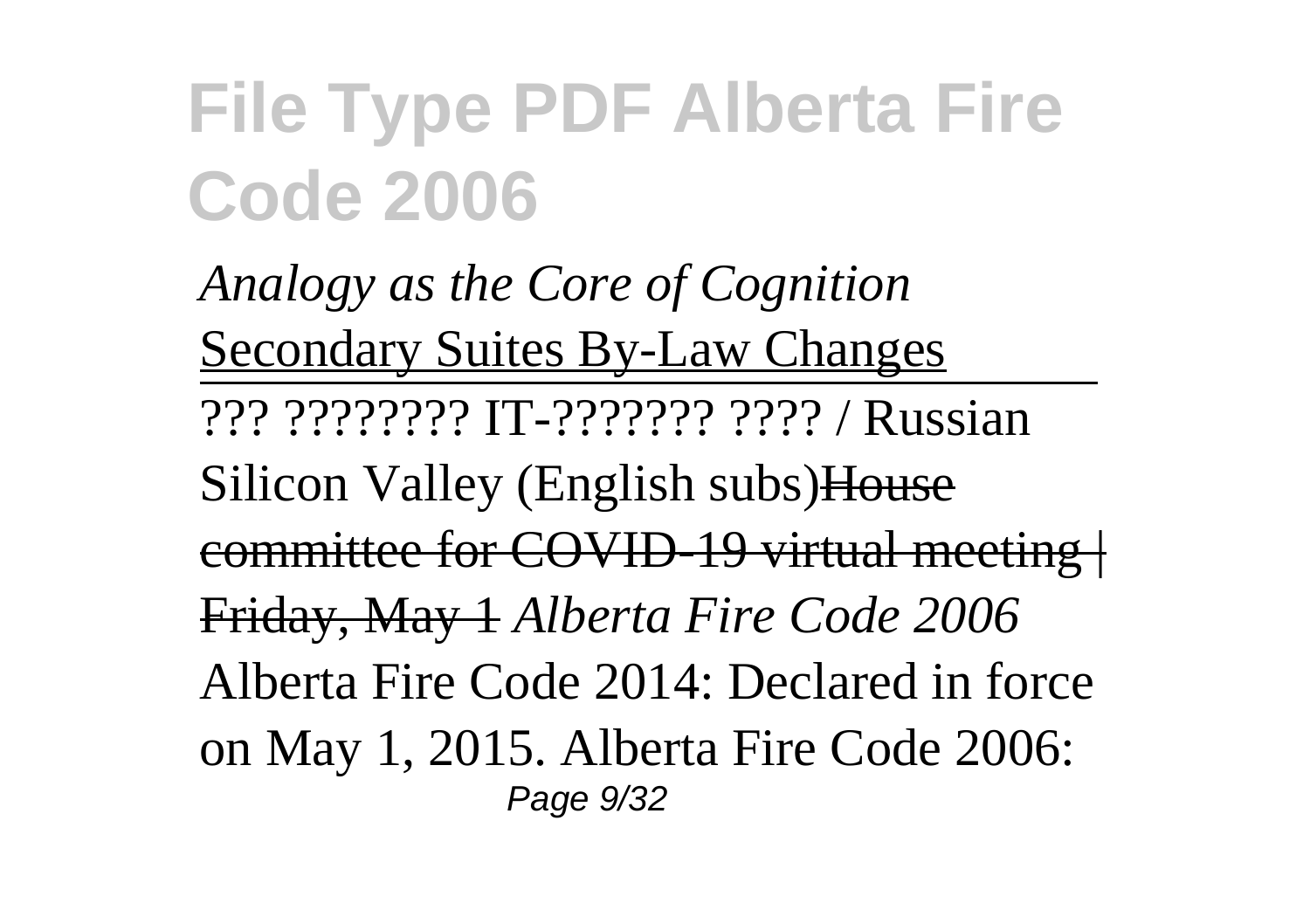In force from September 2, 2007, to April 30, 2015. Alberta Fire Code 1997: In force from June 1, 1998, to September 1, 2007. Alberta Fire Code 1992: In force from August 31, 1992, to May 31, 1998.

*Fire codes and standards | Alberta.ca* The Alberta Fire Code 2006 (AFC) sets Page 10/32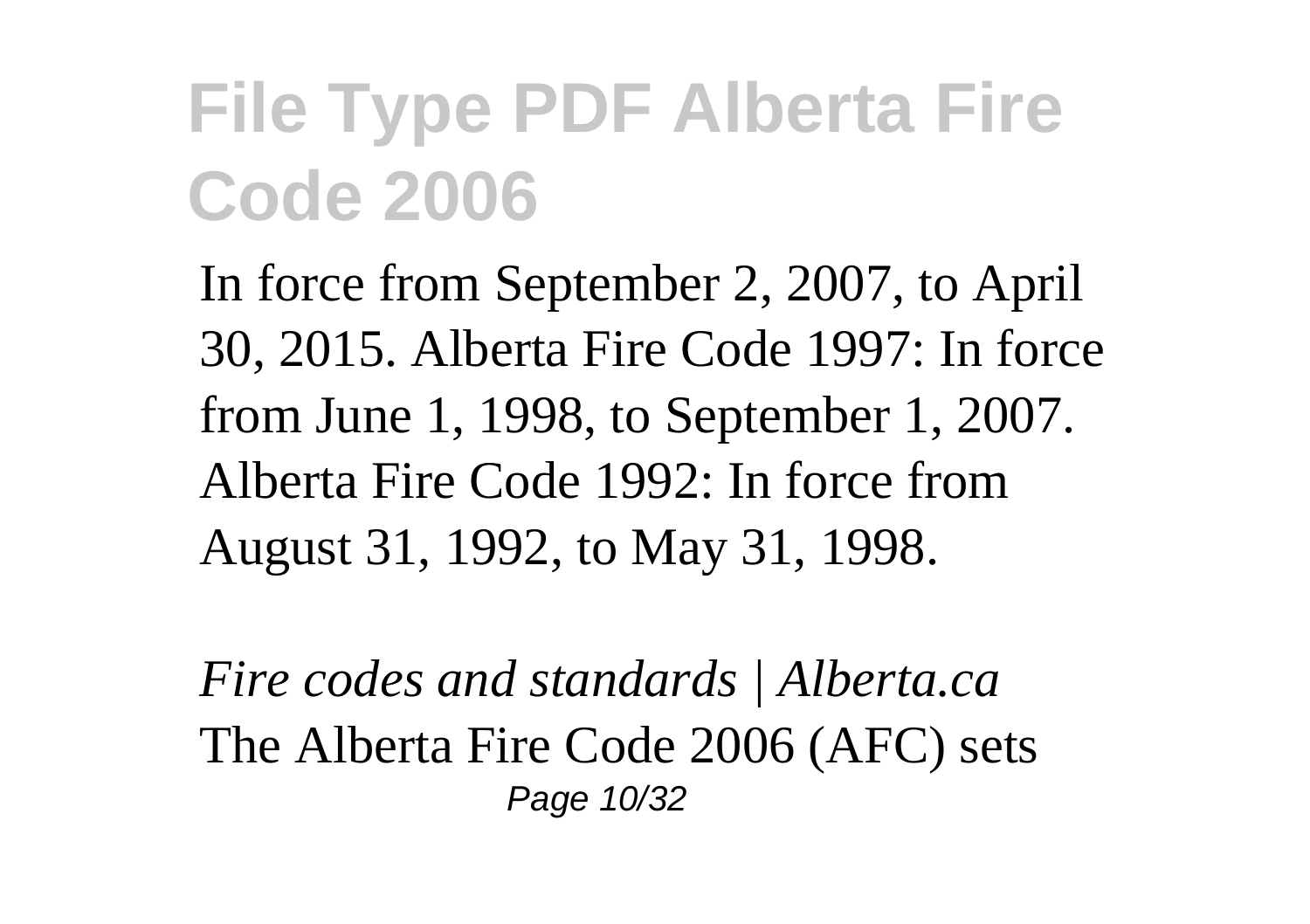out the technical provisions regulating:activities related to the construction, use or demolition of buildings and facilitiesthe condition of specific elements of buildings and facilitiesthe design or construction of specific elements of facilities related to certain hazardsprotection measures for the Page 11/32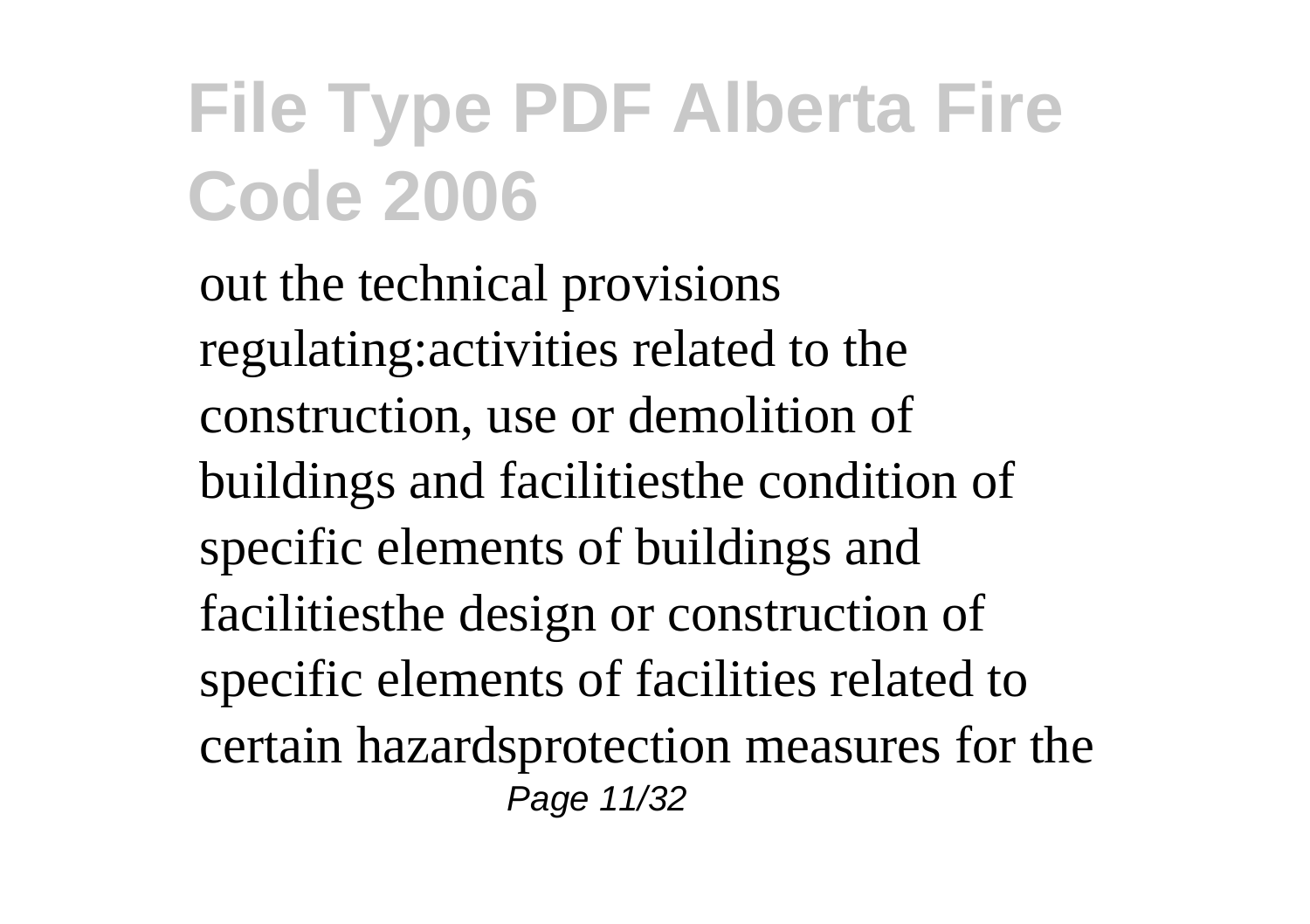current or intended use of buildings.

*Alberta Fire Code 2006 - National Research Council Canada* Alberta Fire Code 2006 STANDATA fire codes standards. publications. PDF. STANDATA : fire code interpretation [Alberta Fire Code 2006] Views: 1123. Page 12/32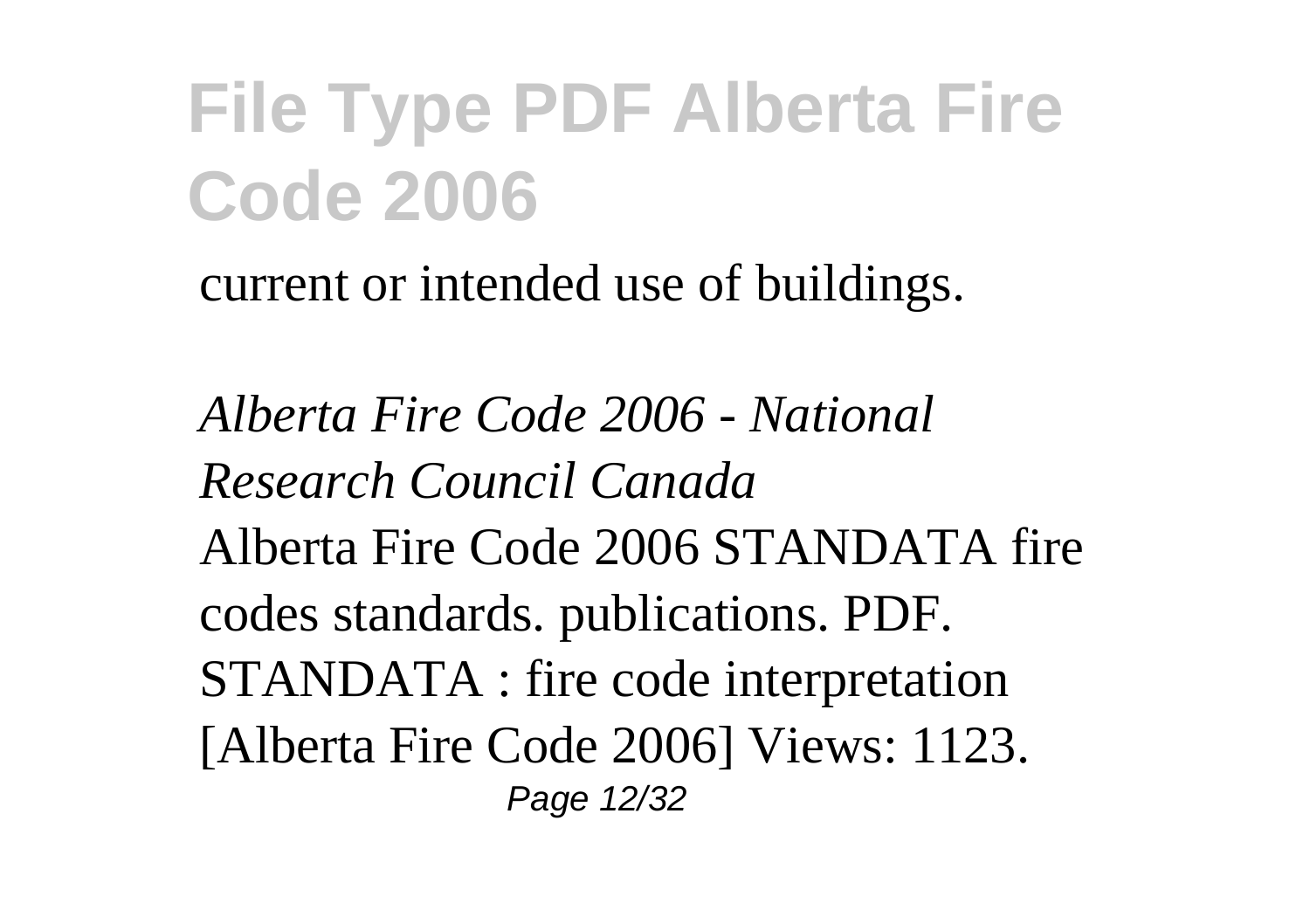Updated. May 1, 2014. Description. Municipal Affairs and the Safety Codes Council develop Alberta Fire Code STANDATA jointly. Some are issued as province-wide variances or interpretations.

*dataset - Open Government* The Alberta Fire Code 2006 was Page 13/32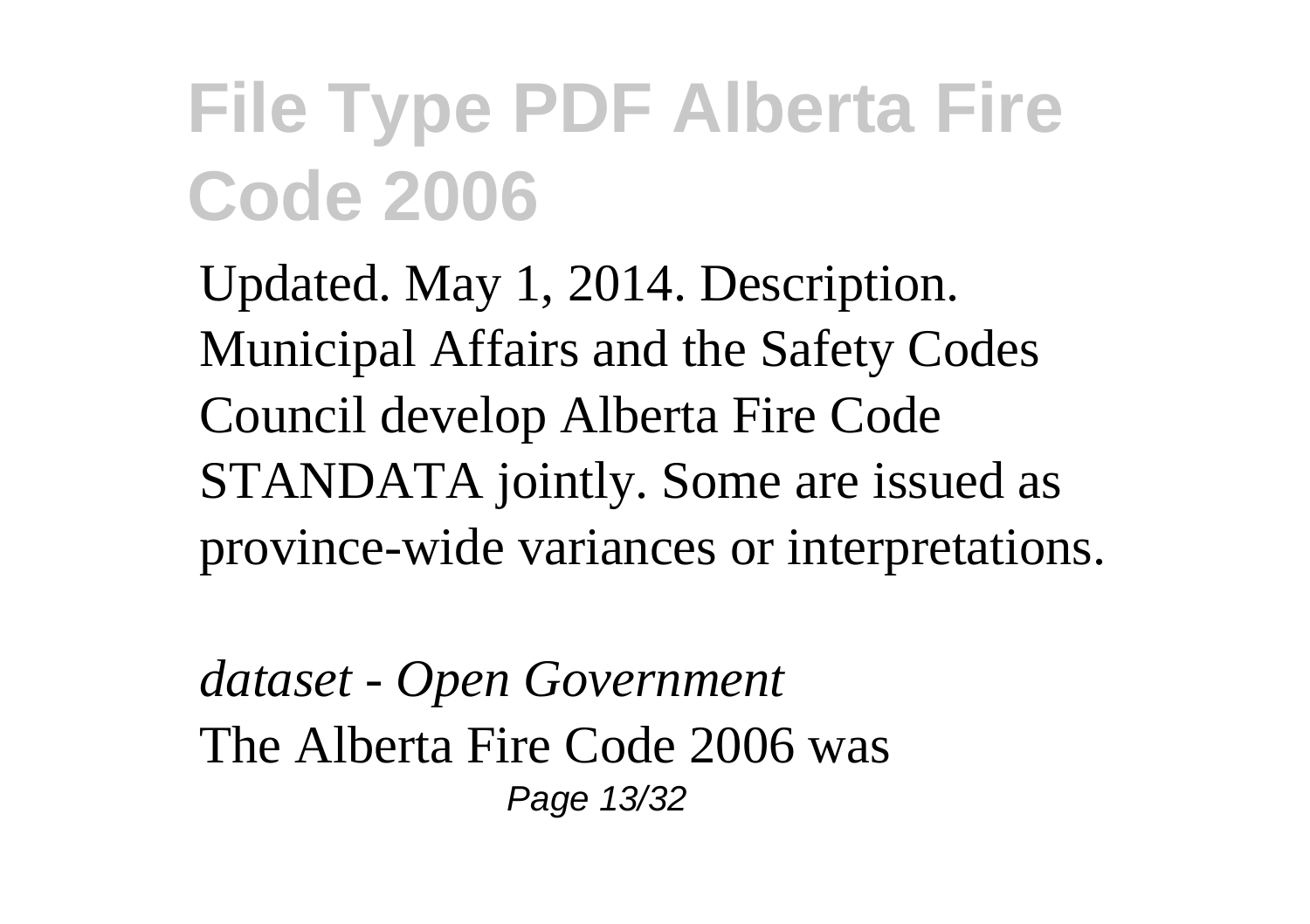established by the Alberta Safety Codes Council after consultation with municipal authorities, provincial government departments, associations, other affected parties and Code users. Alberta Fire Code 2006 - Canada.ca Alberta Fire Code 2006 (historical copy -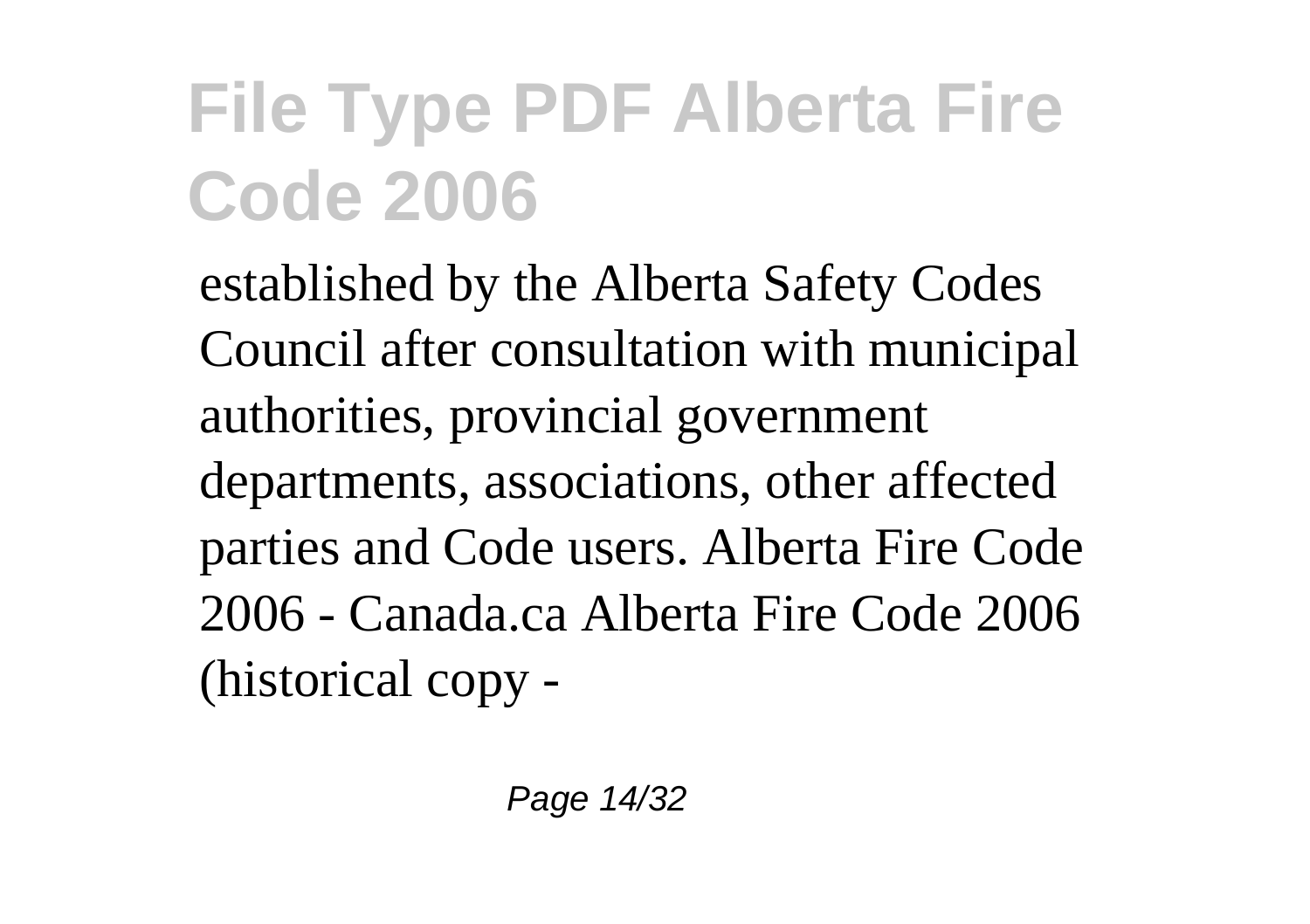*Alberta Fire Code 2006 au.soft4realestate.com* Alberta Fire Code 2006 A1. Storage of substances that the Transportation of Dangerous Goods Regulations classi?es as Class 1 Explosives, such as blasting agents, detonators, propellant explosives, pyrotechnics, ?reworks and ammunition, Page 15/32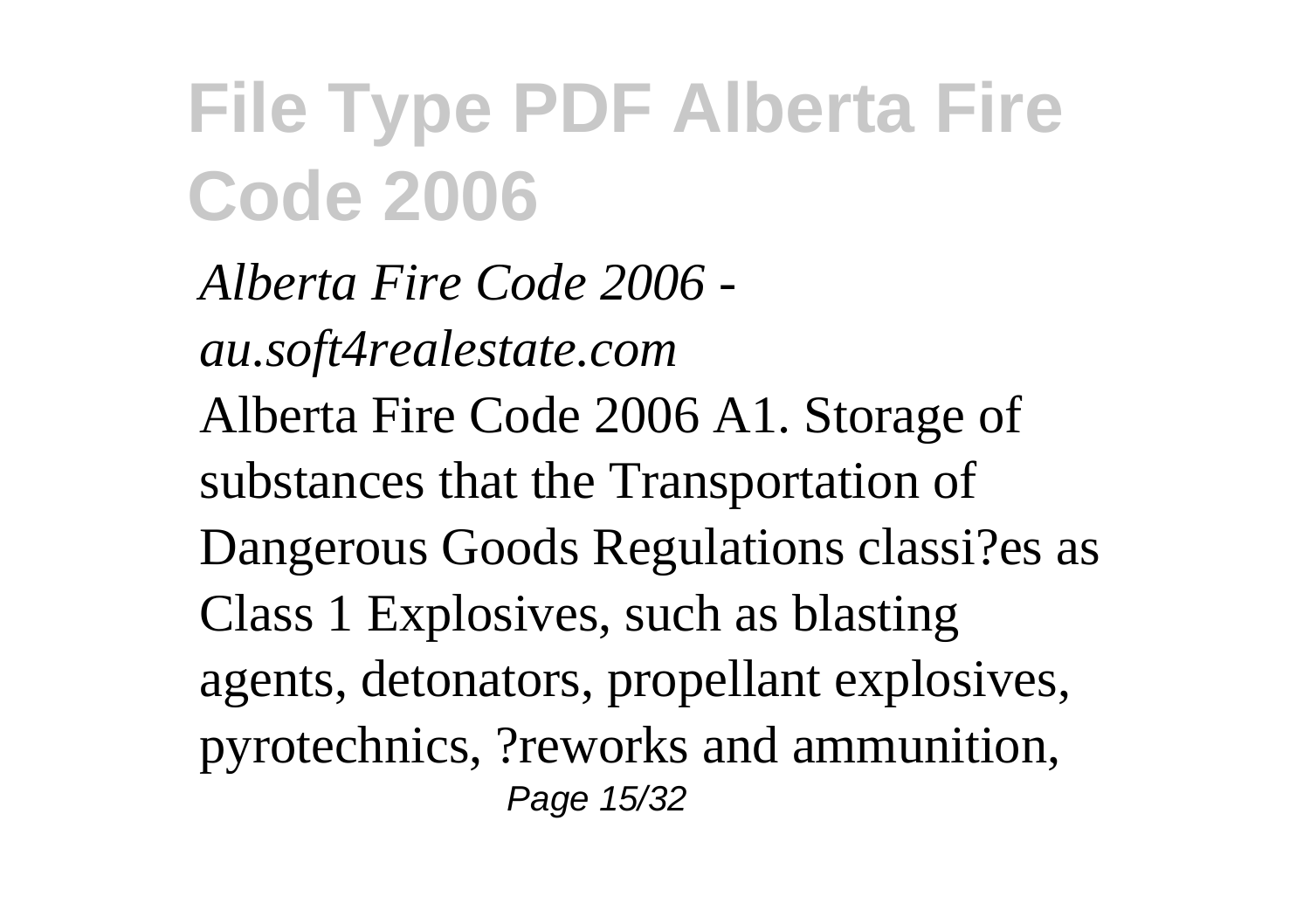inside and outside of buildings. Exception: except for ?reworks as stated in Subsection 3.2.10. Application

*Alberta Fire Code 2006 - Safety Codes Council*

Alberta Fire Code 2006 STANDATA fire codes standards. publications. PDF. Page 16/32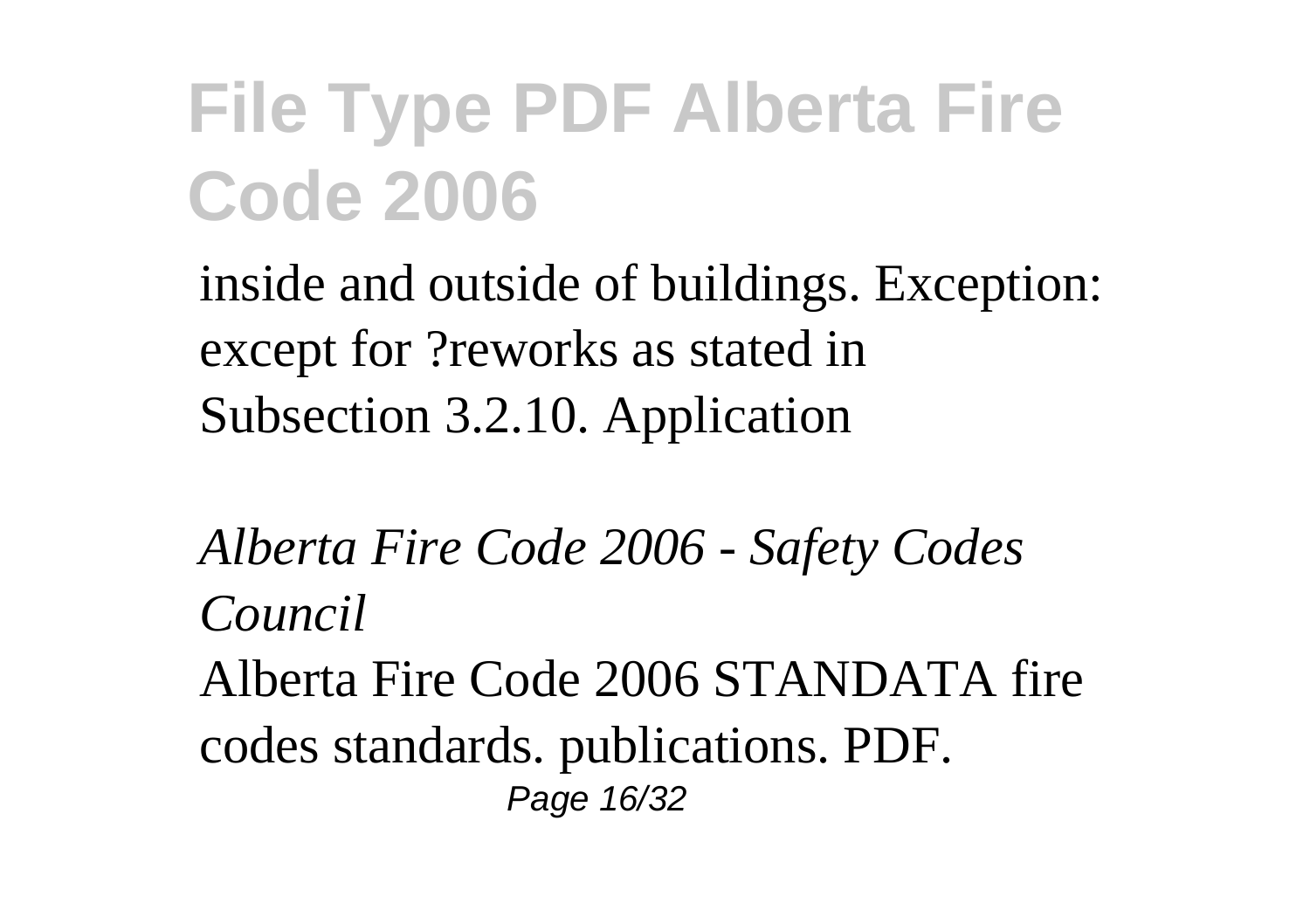STANDATA : fire code interpretation [Alberta Fire Code 2006] Views: 889. Updated. May 1, 2014. Description. Municipal Affairs and the Safety Codes Council develop Alberta Fire Code STANDATA jointly. Some are issued as province-wide variances or interpretations.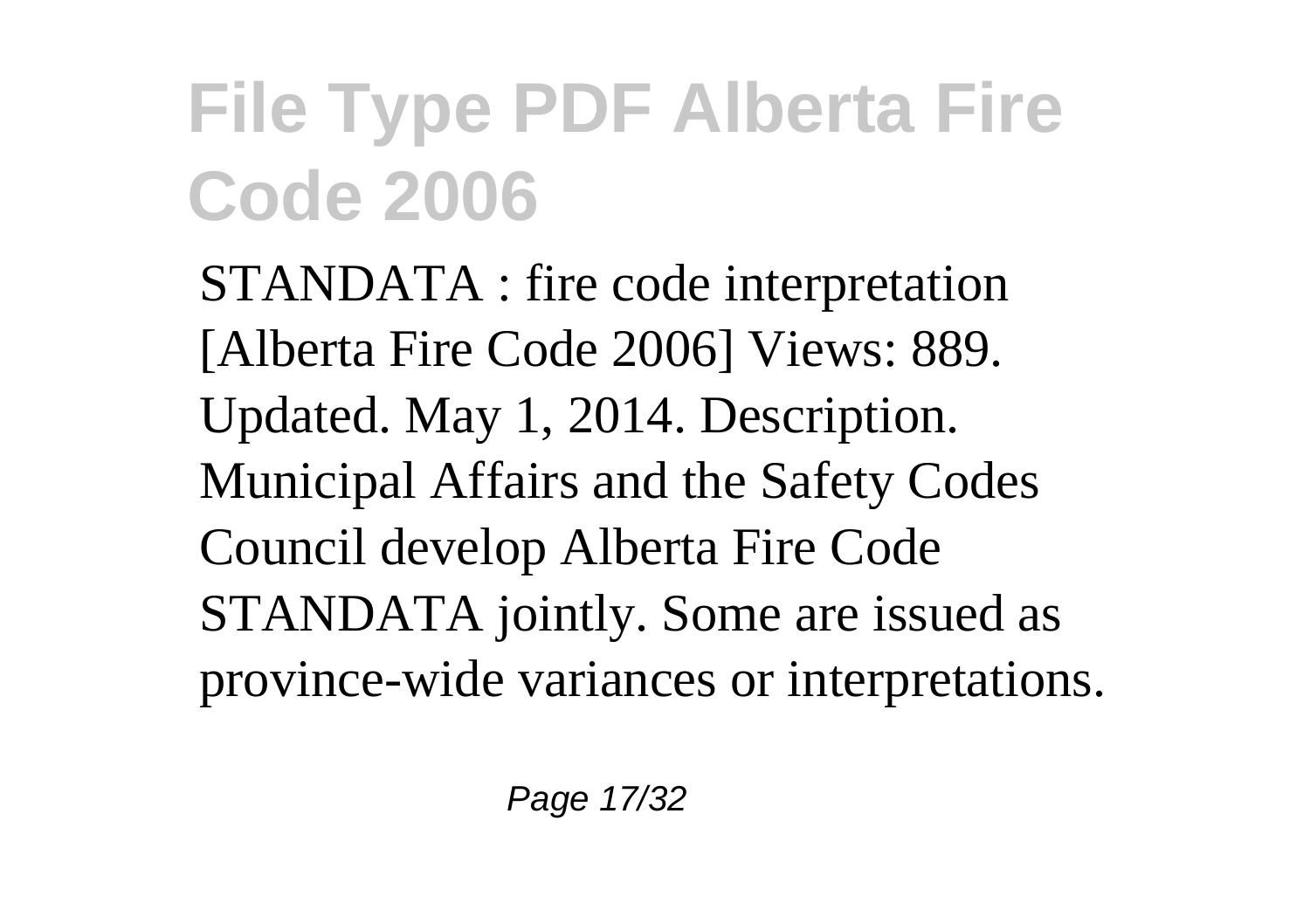*dataset - Open Government - Alberta* Alberta fire code 2006 pdf file >> DOWNLOAD Alberta fire code 2006 pdf file >> READ ONLINE Go to file. Code. Building Fira Code locally. In case you want to alter FiraCode.glyphs and build OTF/TTF/WOFF files yourself, this is the setup I use on macOS Page 18/32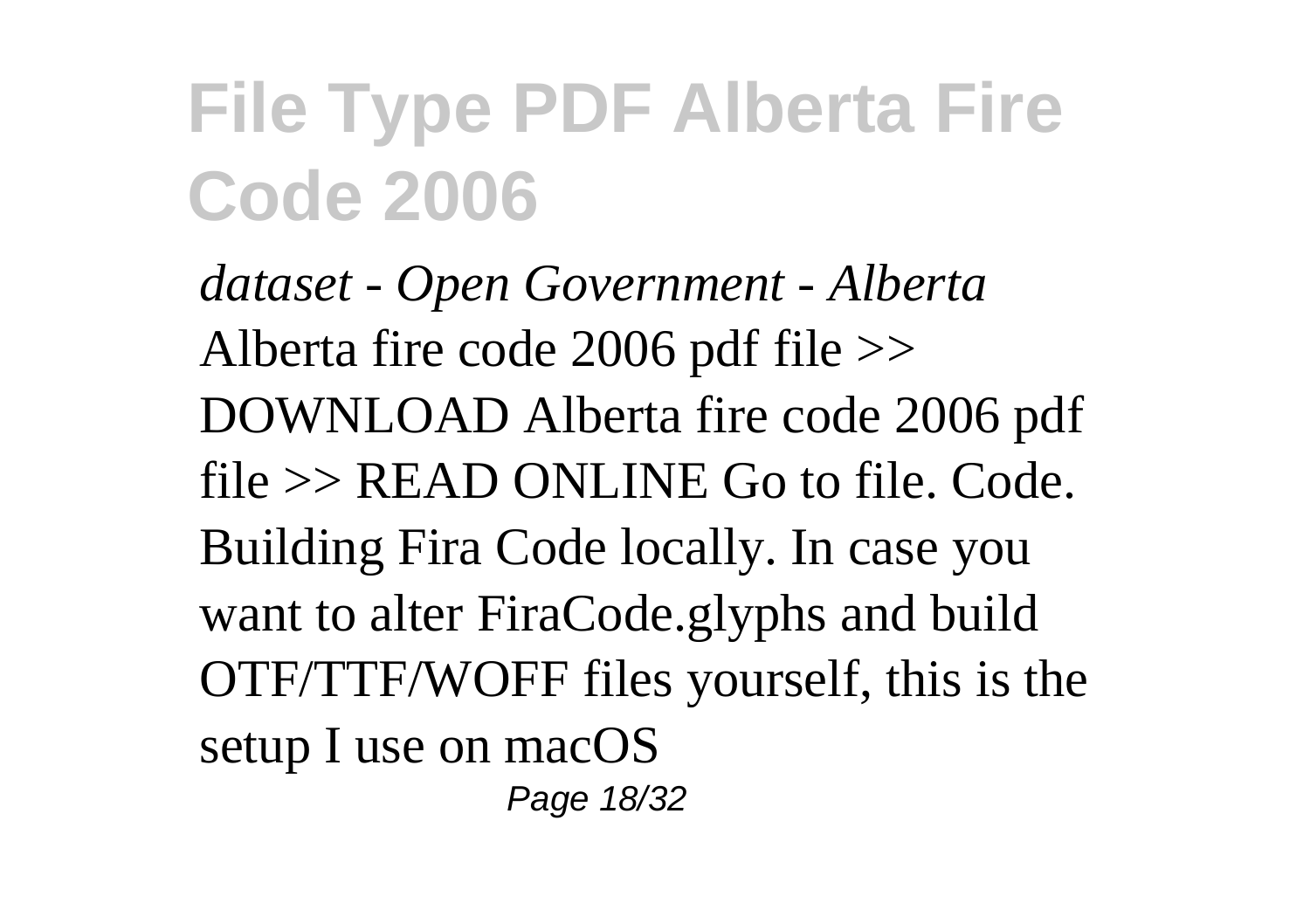*Alberta fire code 2006 pdf file - BeBoua* File Name: Alberta Fire Code 2006.pdf Size: 5861 KB Type: PDF, ePub, eBook Category: Book Uploaded: 2020 Oct 22, 01:24 Rating: 4.6/5 from 749 votes.

*Alberta Fire Code 2006 | azrmusic.net* Page 19/32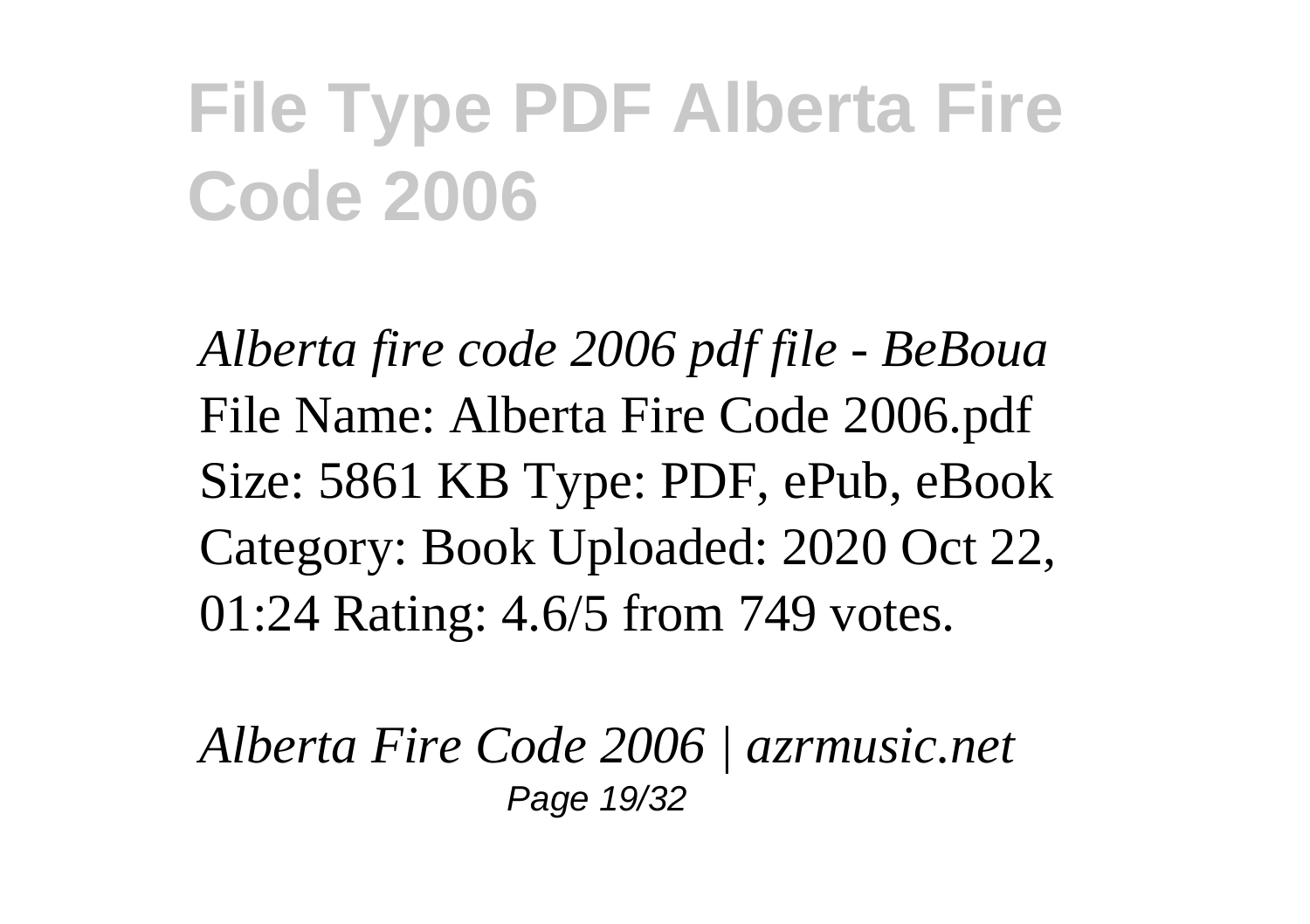'alberta fire code 2006 national research council canada april 21st, 2018 - the alberta fire code 2006 afc sets out the technical provisions regulating activities related to the construction use or demolition of buildings and facilities the condition of specific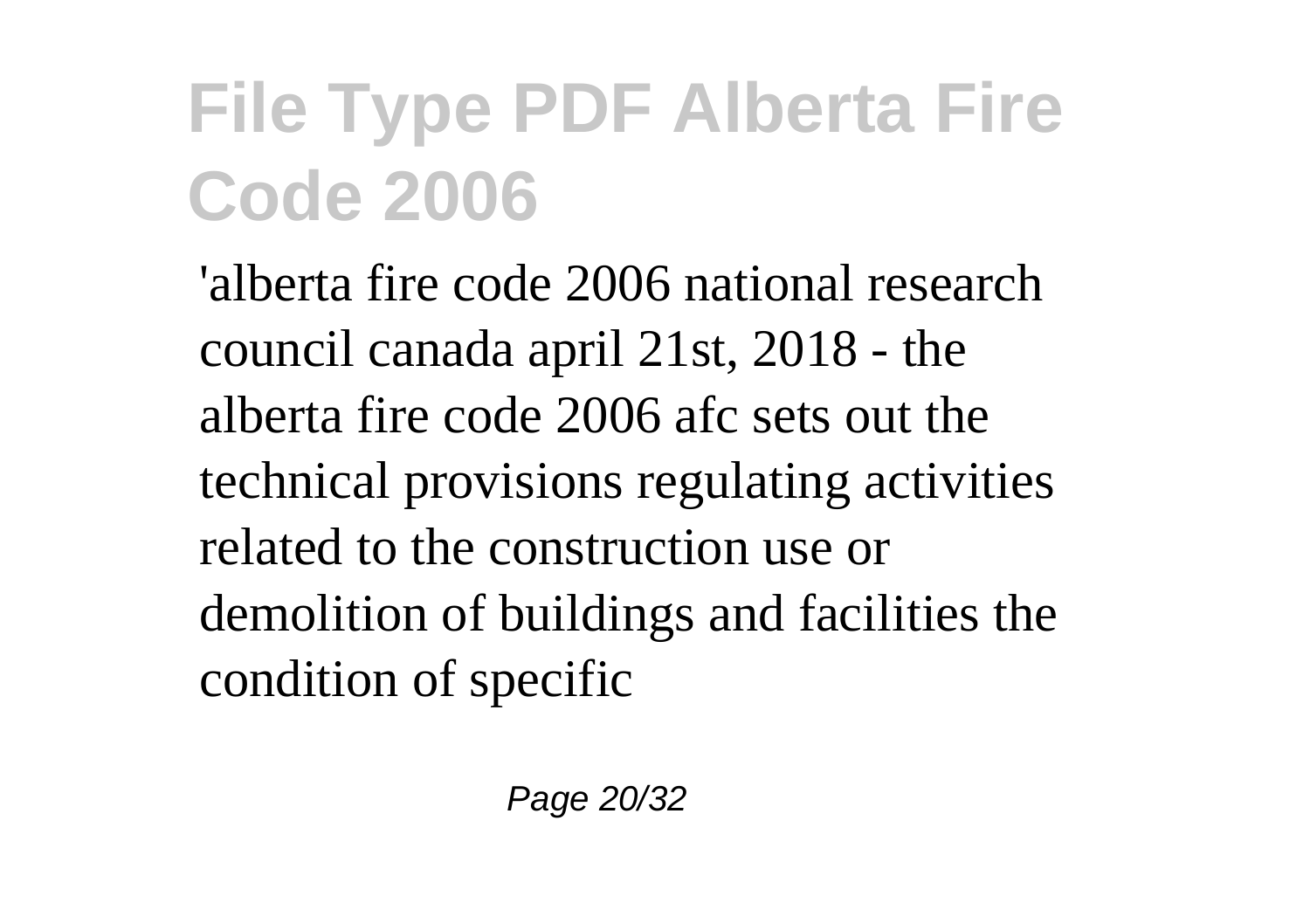*Alberta Fire Code 2006 Safety Codes Council*

Code in force 1The Alberta Fire Code 2006, as established by the Safety Codes Council and published by the National Research Council of Canada, is declared in force in respect of fire protection, with the variations set out in the Schedule. AR Page 21/32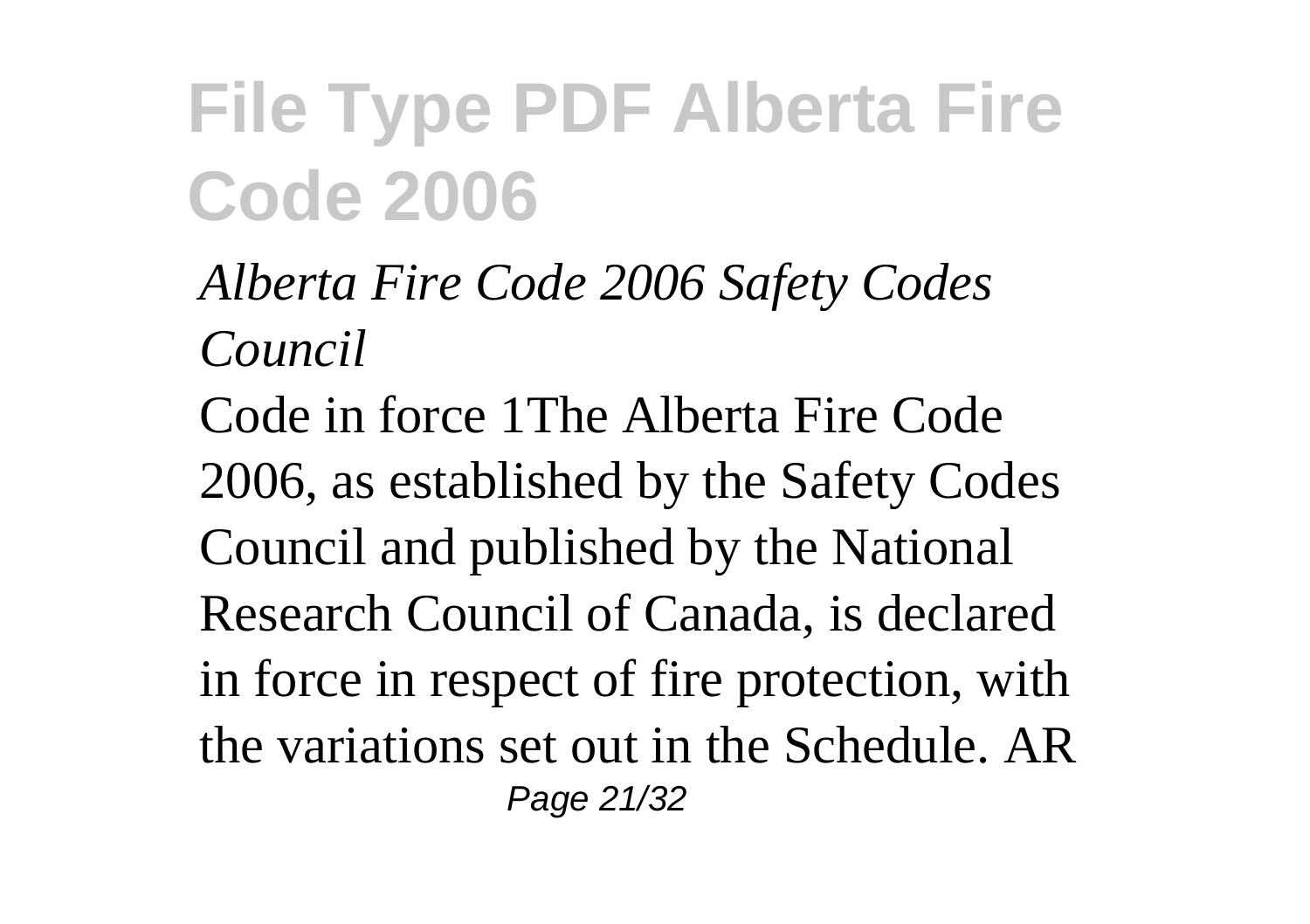118/2007 s1;50/2009

*FIRE CODE REGULATION* and standards alberta fire code 2006 safety codes council alberta fire code 2006 a1 processes and operations that involve a risk from explosion high flammability or related conditions which create a hazard to Page 22/32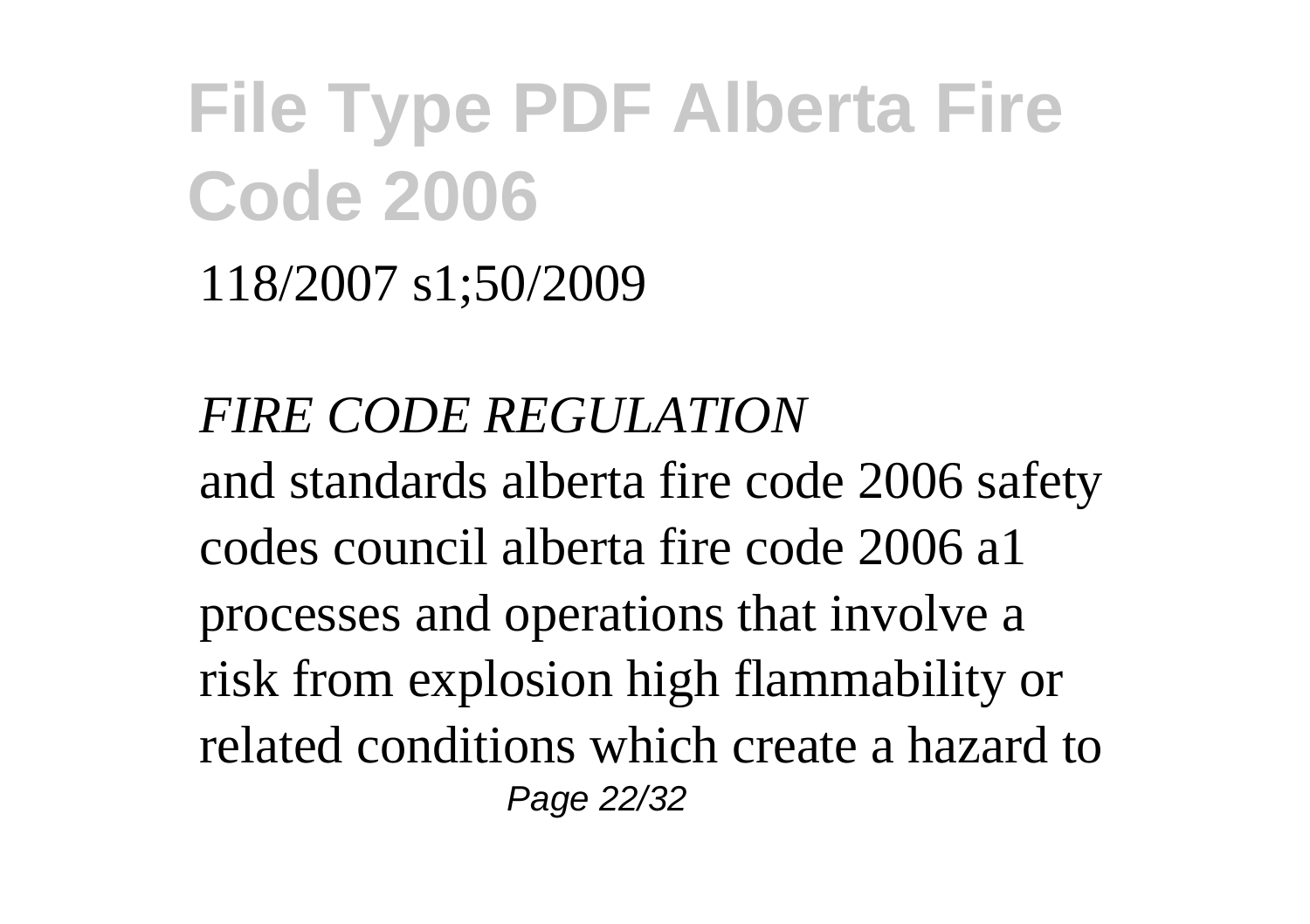life safety inside and outside of buildings application attribution functional statement

*Alberta Fire Code 2006 Safety Codes Council* Alberta Fire Code 2006 A1. Safety of the occupants in existing buildings, the Page 23/32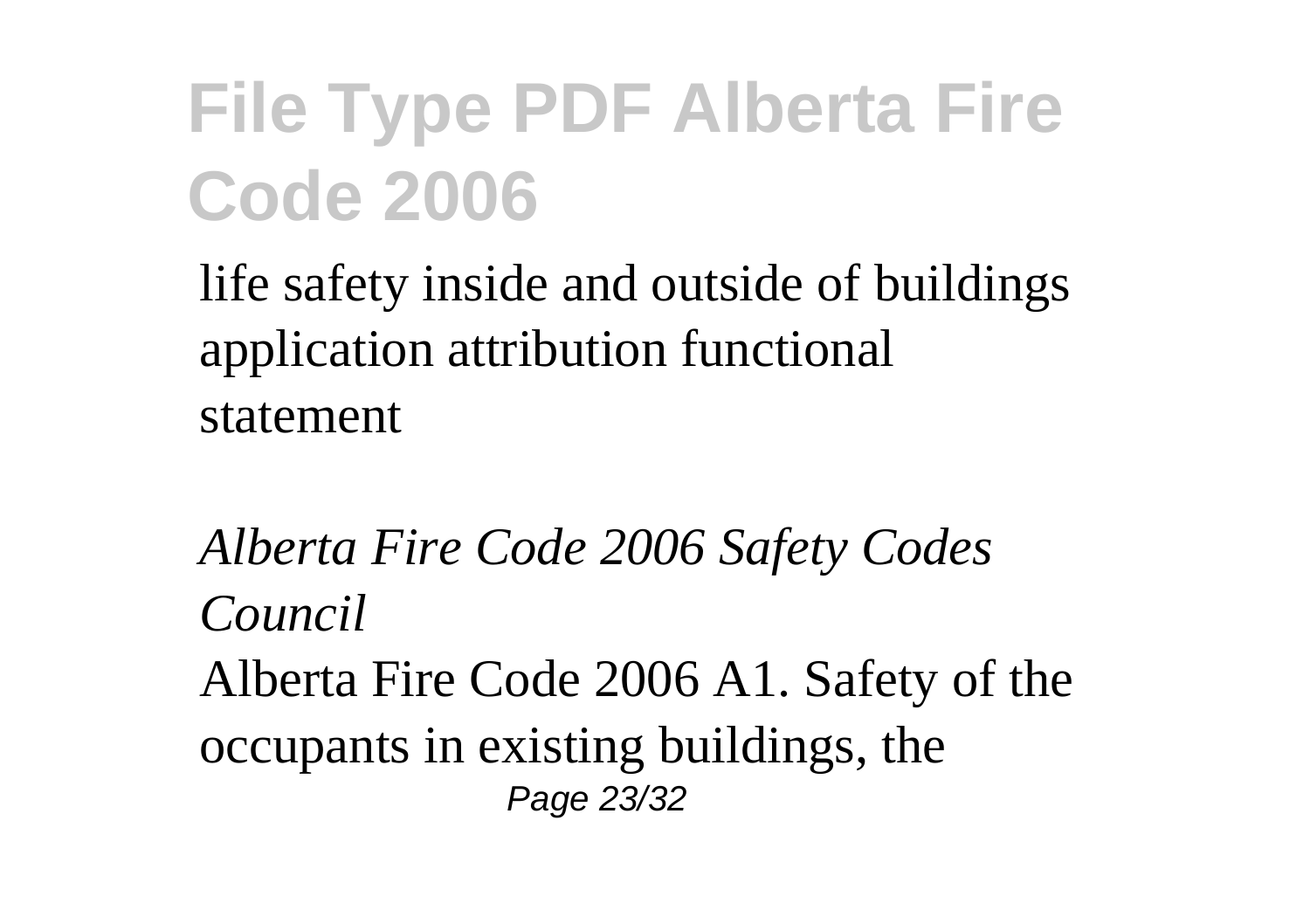elimination or control of ?re hazards in and around buildings, the installation and maintenance of certain life safety systems in buildings, the installation and maintenance of posted signs and information, and the establishing of ?re safety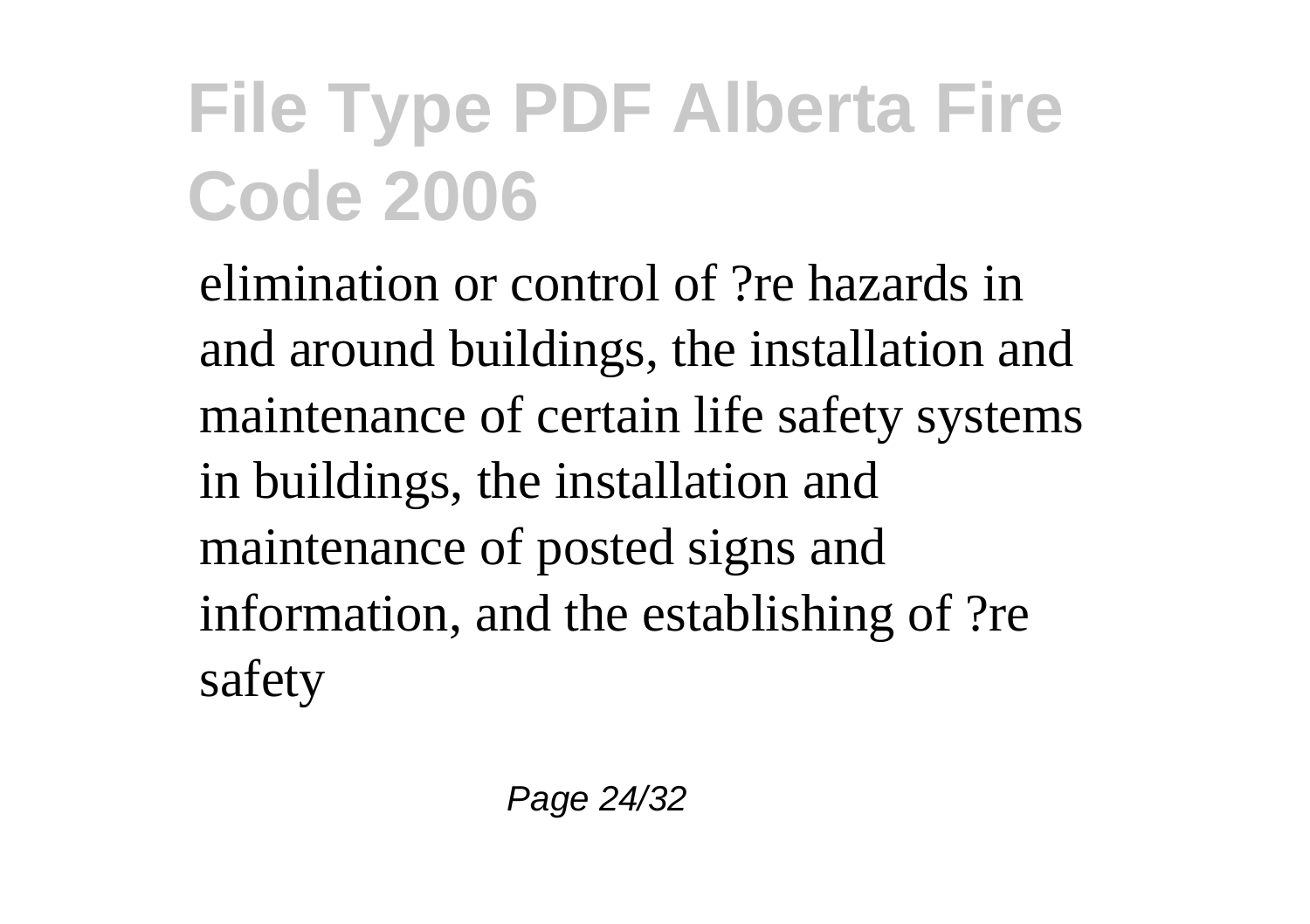*Alberta Fire Code 2006 - Safety Codes Council*

conformance with the Alberta Building Code 2006. (See Appendix A.) 2) Exit lighting and exit signs shall be illuminated during times when the building is occupied. 3) Emergency lighting shall be maintained in operating condition, in Page 25/32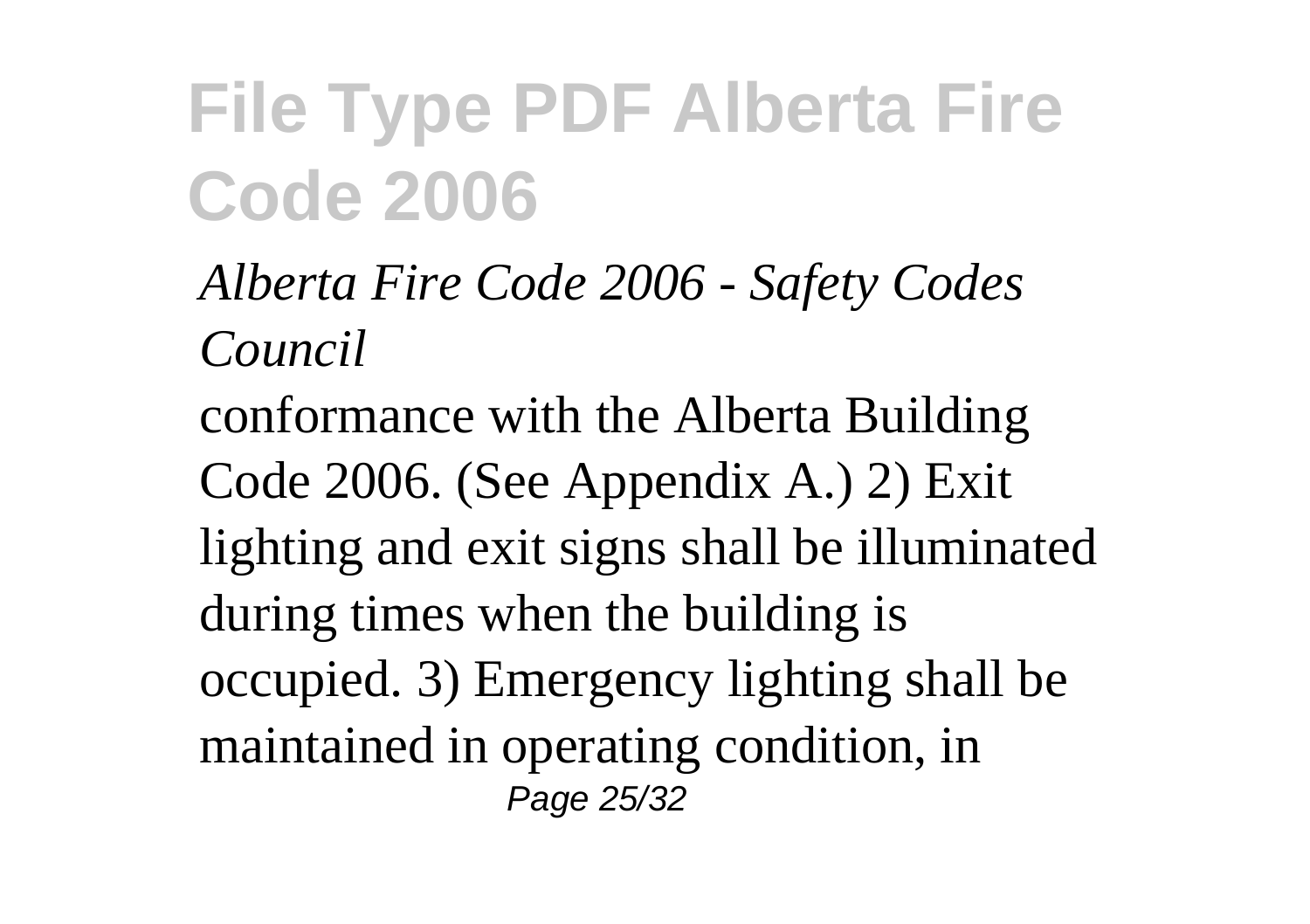conformance with Section 6.5. Alberta Fire Code 2006 Division B 2-14A

#### *Alberta Fire Code 2006*

The Alberta Fire Code 2006 does not list acceptable proprietary products. It establishes the criteria that materials, products and assemblies must meet. Some Page 26/32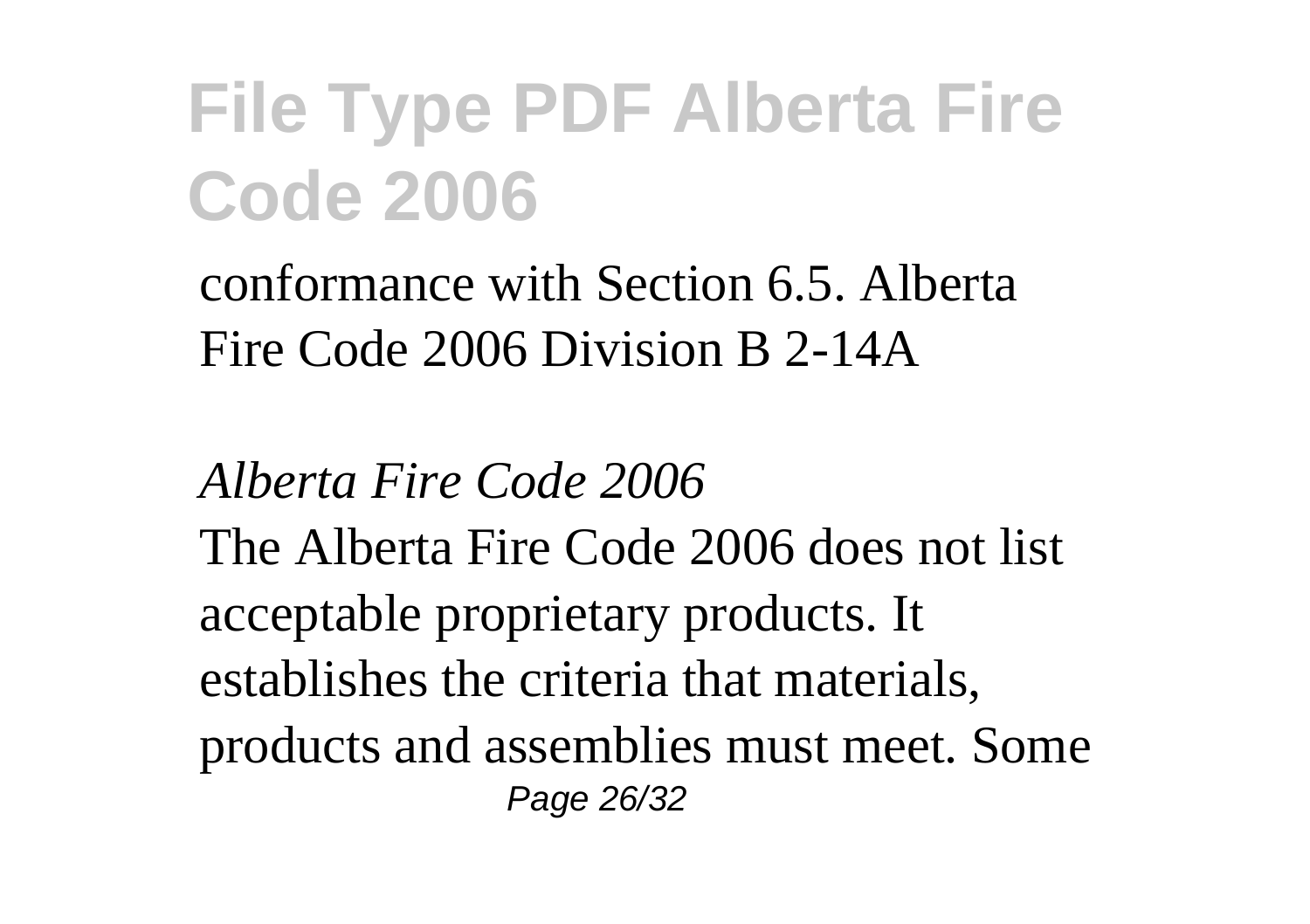of these criteria are explicitly stated in the Alberta Fire Code 2006 while others are incorporated by reference to material or product standards published by standards development organizations.

*Alberta Fire Code 2006 - Canada.ca* Alberta Fire Code 2006 (historical copy - Page 27/32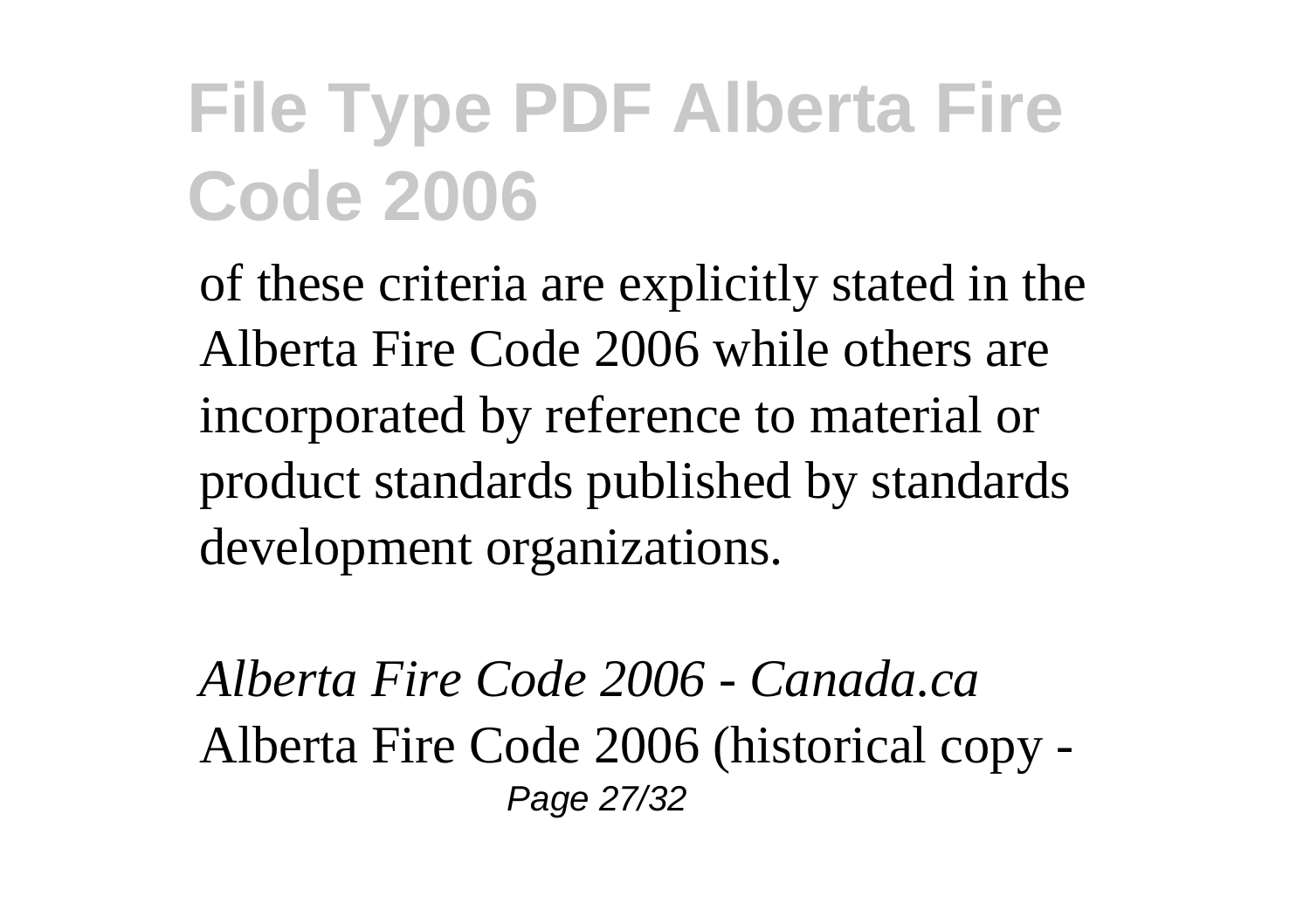superceded by the 2014 version) Superceded. Sets out the technical provisions regulating: activities related to the construction, use or demolition of buildings and facilities; the condition of specific elements of buildings and facilities; the design or construction of specific elements of facilities related to Page 28/32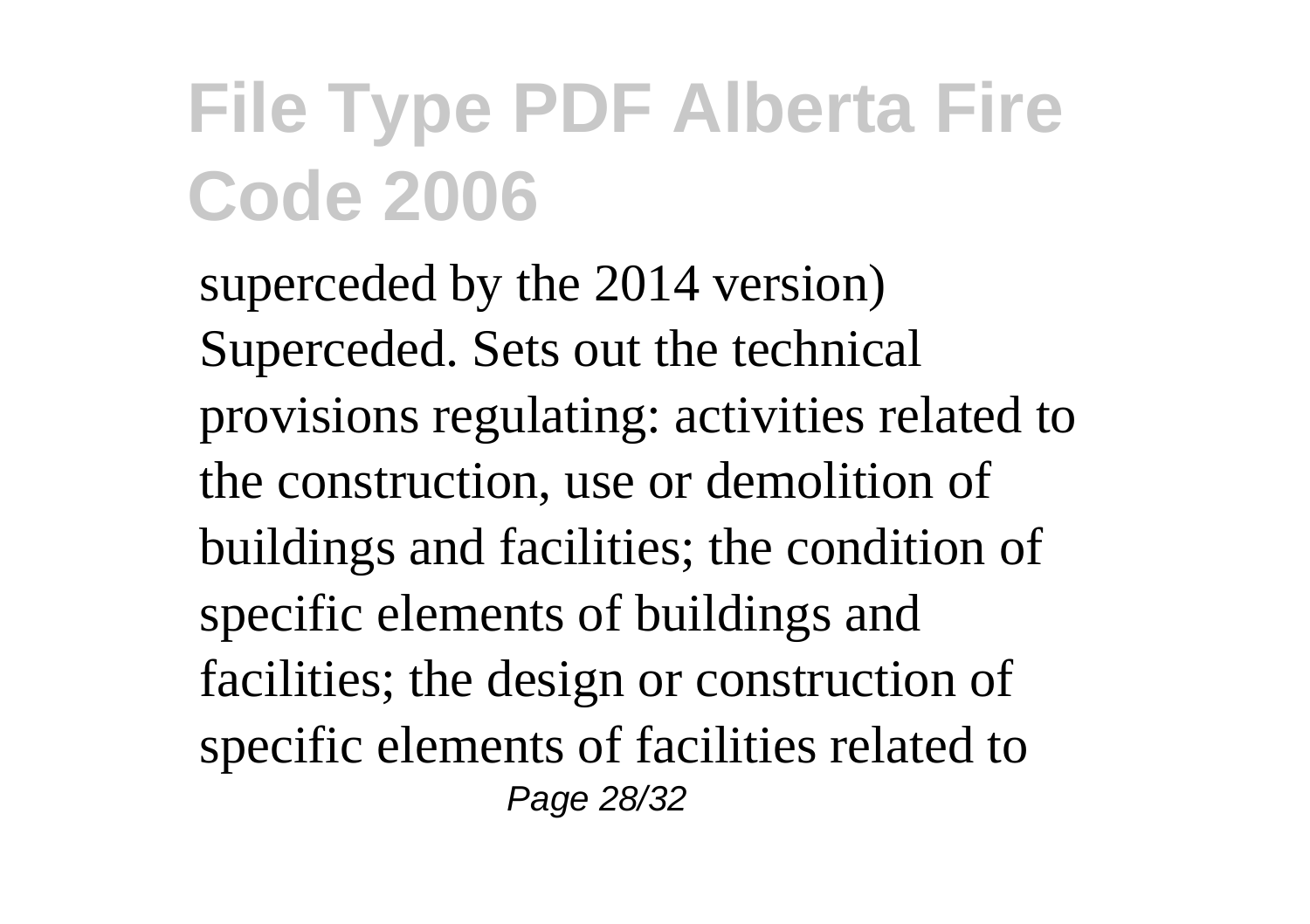certain hazards protection measures for ...

*Alberta - Alberta Fire Code 2006 - NimonikApp.com* The Alberta Fire Code 2006 (AFC) sets out the technical provisions regulating: activities related to the construction, use or demolition of buildings and facilities; the Page 29/32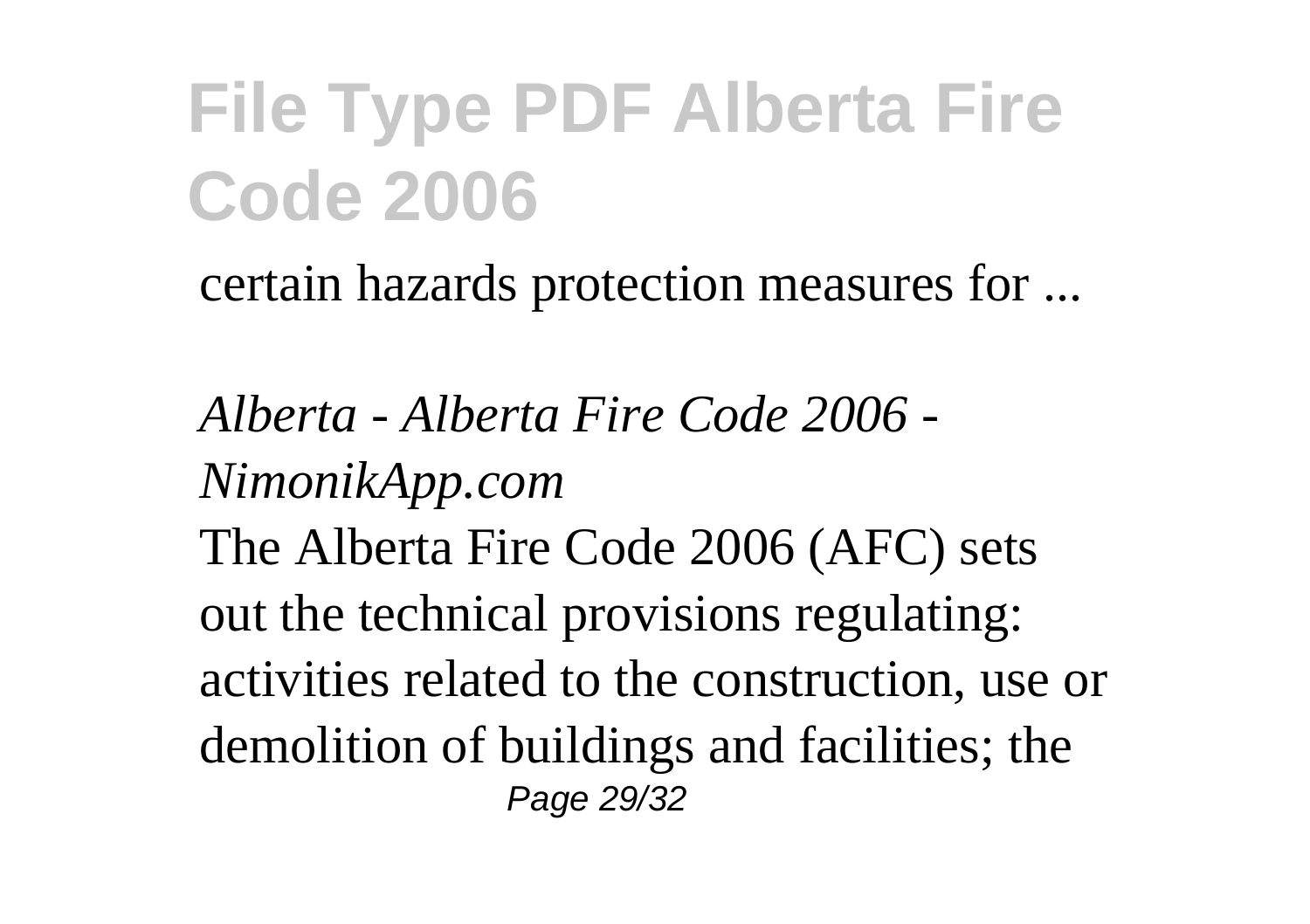condition of specific elements of buildings and facilities; the design or construction of specific elements of facilities related to certain hazards; protection measures for the current or intended use of buildings.

*Alberta Fire Code 2006 (AFC) - CORE* The Alberta Fire Code 2006 (AFC) sets Page 30/32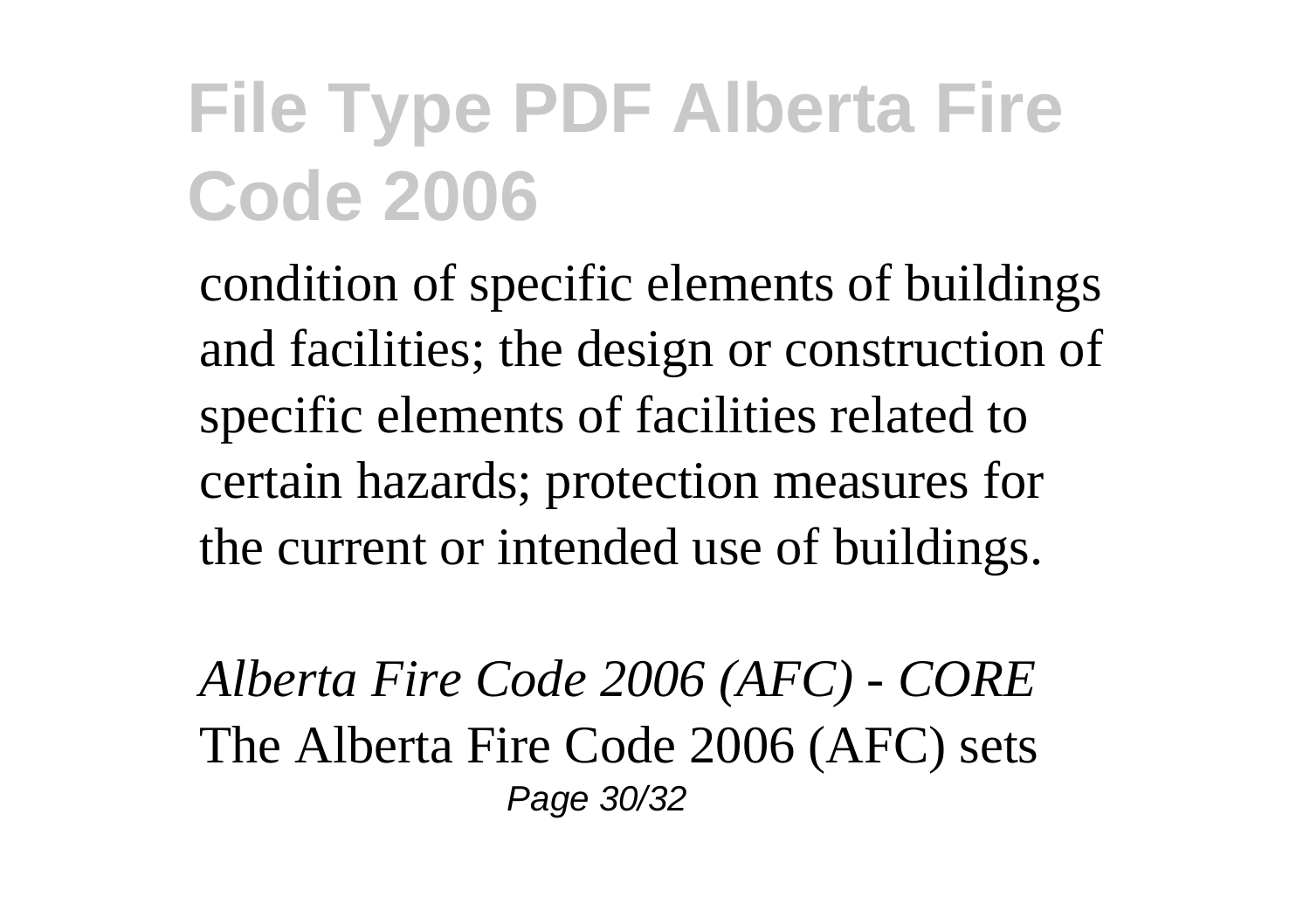out the technical provisions regulating: activities related to the construction, use or demolition of buildings and facilities; the condition of specific elements of buildings and facilities; the design or construction of specific elements of facilities related to certain hazards; protection measures for the current or intended use of buildings. Page 31/32